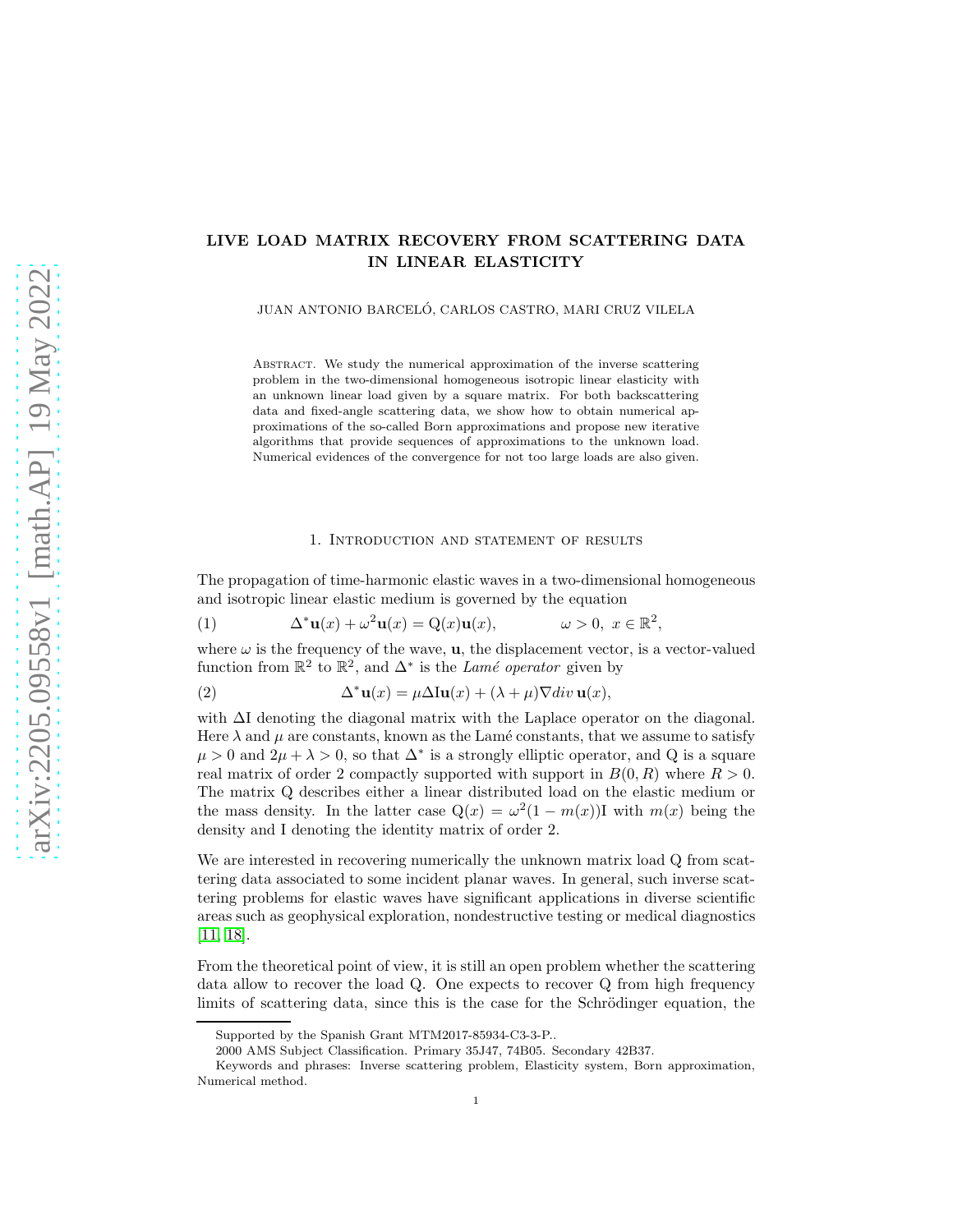scalar analogous of  $(1)$ , see [\[16\]](#page-25-2). As far as we know, in the case of the Lamé system, the recovery from high frequency limits works for [\(1\)](#page-0-0) only in very special cases, namely either assuming  $Q = q(x)I$  or  $\mu + \lambda = 0$  (see [\[6,](#page-25-3) Corolary 3.5 and 3.6]). From the practical point of view, such high frequency limits introduce an important numerical difficulty due to the possible interaction between the high frequency and the necessary discretization parameter.

Alternatively, some information can be obtained from suitable linearizations that do not require such high frequency limit. These are called Born approximations, and they were defined in [\[8\]](#page-25-4) and [\[6\]](#page-25-3) according to different types of scattering data, backscattering or fixed angle respectively, with the aim of recovering singularities in the matrix load. The sharper results in recovering singularities for the scalar case (Helmholtz equation) can be found in [\[12\]](#page-25-5) and [\[14\]](#page-25-6). This may suggest that the results in [\[8\]](#page-25-4) and [\[6\]](#page-25-3) can be improved.

In this work we approximate numerically these Born approximations and show that they are in fact a very good approximation of the matrix load as long as it is not too large. We also propose iterative algorithms to recover this load and show some numerical evidence of their convergence, again when Q is not large.

Let us describe more precisely the problem. First of all, to define the scattering data we introduce the usual asymptotic boundary conditions that guarantee the uniqueness of solutions for [\(1\)](#page-0-0). It is well known that when  $Q = 0$  planar wave solutions can be divided into *longitudinal waves or pressure waves*  $(p\text{-}waves)$  and transverse waves or shear waves (s-waves) that propagate with different speeds in the elastic medium. We will denote by  $k_p$  and  $k_s$  the speeds of propagation of p-waves and s-waves respectively, which are given by

<span id="page-1-0"></span>
$$
k_p^2 = \frac{\omega^2}{(2\mu + \lambda)}
$$
 and  $k_s^2 = \frac{\omega^2}{\mu}$ .

Now, given an incident planar wave  $\mathbf{u}_i$ , if Q is a symmetric matrix with each component belonging to the space  $C^1(\mathbb{R}^2)$  and compactly supported with support in  $B(0, R)$  where  $R > 0$  then, there exists an unique solution  $\mathbf{u} \in \mathbf{H}^1_{loc}(\mathbb{R}^2) =$  $H_{loc}^1(\mathbb{R}^2) \times H_{loc}^1(\mathbb{R}^2)$  of the equation [\(1\)](#page-0-0), called the scattering solution, which can be written as

$$
u = u_i + v,
$$

with  $\bf{v}$ , the *scattered wave* satisfying the *outgoing Kupradze radiation conditions*. They are given by

- <span id="page-1-1"></span>(4)  $\left(\partial_r - ik_p\right)\mathbf{v}_p = \mathbf{o}(r^{-1/2}), \quad r = |x| \to \infty,$
- (5)  $\left(\partial_r ik_s\right)\mathbf{v}_s = \mathbf{o}(r^{-1/2}), \quad r = |x| \to \infty,$

where  $\mathbf{v}_p$  and  $\mathbf{v}_s$  are the compressional and the shear part of **v** and are defined outside of  $B(0, R)$  by

<span id="page-1-2"></span>(6) 
$$
\mathbf{v}_p = -\frac{1}{k_p^2} \nabla \text{ div } \mathbf{v} \quad \text{and} \quad \mathbf{v}_s = \mathbf{v} - \mathbf{v}_p.
$$

See [\[10\]](#page-25-7) and [\[1\]](#page-24-0) for details, and also [\[9,](#page-25-8) Theorem 4.1] for the three-dimensional case. Existence and uniqueness results with less regularity in the components of Q are only partial and for sufficiently large  $\omega$  (see [\[6,](#page-25-3) Proposition 3.1] for details).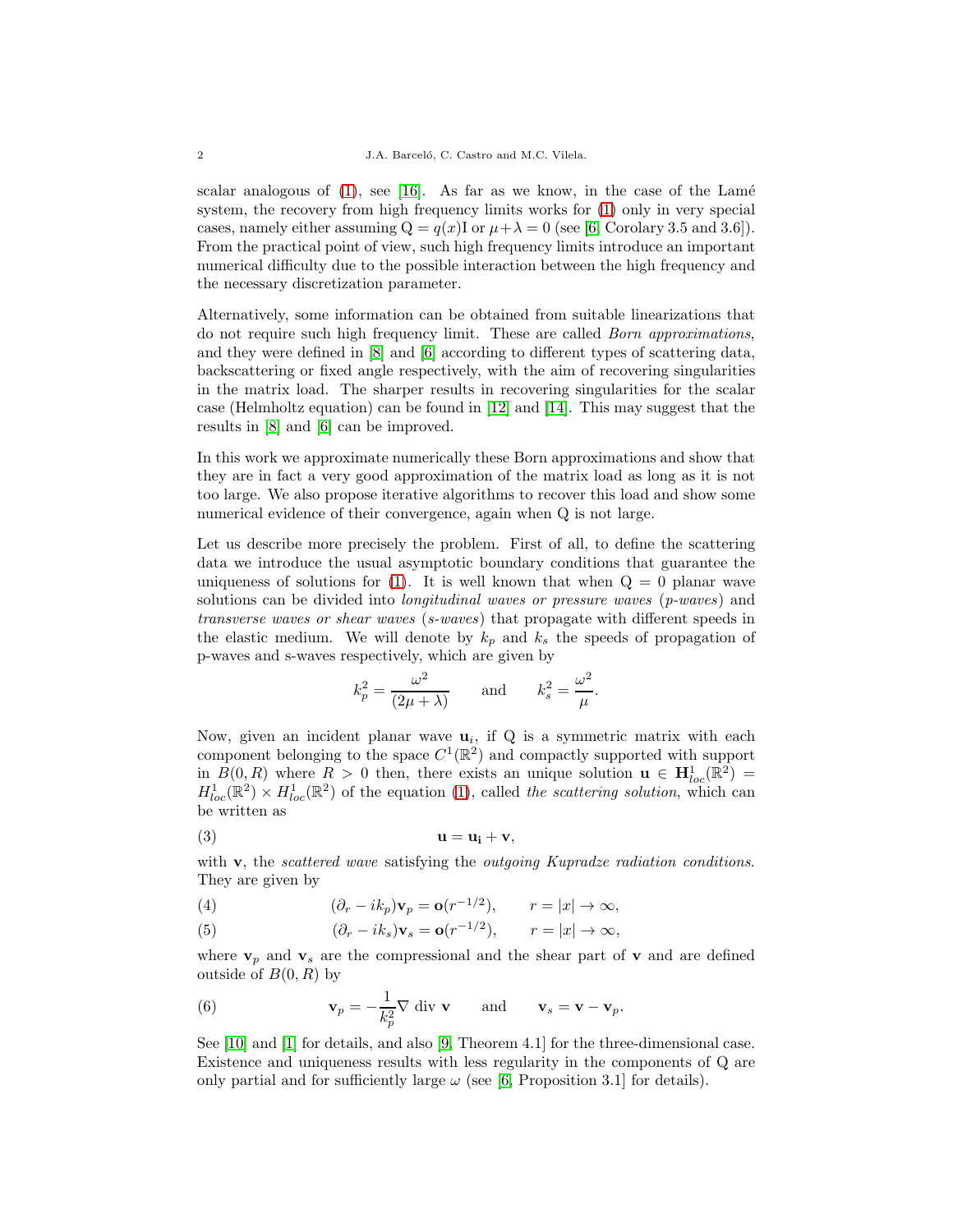Scattering data are now obtained from the asymptotic behavior as  $|x| \to \infty$  of scattered waves with particular incident waves. Observe that these scattered waves  $\mathbf{v} = \mathbf{v}(\cdot;\omega,\mathbf{u}_i)$  are perturbations of some incident waves due to the load Q, see [\(3\)](#page-1-0), and they satisfy the following equation:

(7) 
$$
(\Delta^* + \omega^2 I)\mathbf{v} = Q(\mathbf{u}_i + \mathbf{v})
$$

together with the outgoing Kupradze conditions [\(4\)](#page-1-1) and [\(5\)](#page-1-1). Let us denote by **f** the second hand term in [\(7\)](#page-2-0). It is well known that, when  $f \in C_0^{\infty}(\mathbb{R}^2)$ , the outgoing solution of the equation [\(7\)](#page-2-0) can be written outside the support of f as  $\mathbf{v} = \mathbf{v}_p + \mathbf{v}_s$ , with  $\mathbf{v}_p$  and  $\mathbf{v}_s$  given in [\(6\)](#page-1-2). One can check that  $\mathbf{v}_p$  and  $\mathbf{v}_s$  are solutions of the following vectorial Helmholtz equations (see the proof of Theorem 1.1 in [\[7,](#page-25-9) pp.833-834])

<span id="page-2-0"></span>
$$
\Delta I \mathbf{v}_p + k_p^2 \mathbf{v}_p = -\frac{1}{\omega^2} \nabla \operatorname{div} \mathbf{f},
$$
  

$$
\Delta I \mathbf{v}_s + k_s^2 \mathbf{v}_s = \frac{1}{\omega^2} (k_s^2 \mathbf{f} + \nabla \operatorname{div} \mathbf{f}).
$$

Since  $v_p$  and  $v_s$  also satisfy the corresponding outgoing Sommerfeld radiation conditions (see  $(4)$  and  $(5)$ ) it is easy to obtain the following asymptotic expansions

(8) 
$$
\mathbf{v}_p(x) = c \; k_p^{-1/2} \, \frac{e^{ik_p|x|}}{|x|^{1/2}} \, \mathbf{v}_{p,\infty} \left( k_p, x/|x| \right) + \mathbf{o} \left( |x|^{-1/2} \right), \qquad |x| \to \infty,
$$

(9) 
$$
\mathbf{v}_s(x) = c k_s^{-1/2} \frac{e^{ik_s|x|}}{|x|^{1/2}} \mathbf{v}_{s,\infty} (k_s, x/|x|) + \mathbf{o} (|x|^{-1/2}), \qquad |x| \to \infty.
$$

for some  $\mathbf{v}_{p,\infty}$  and  $\mathbf{v}_{s,\infty}$  that are known as the longitudinal and transverse scattering amplitudes of v respectively. Moreover, they can be written as

$$
\mathbf{v}_{p,\infty}(k_p, x/|x|) = -\frac{1}{\omega^2} (\nabla div \mathbf{f})^{\widehat{ }} (k_p x/|x|) ,
$$
  

$$
\mathbf{v}_{s,\infty}(k_s, x/|x|) = \frac{1}{\omega^2} ((\nabla div + k_s^2 \mathbf{I}) \mathbf{f})^{\widehat{ }} (k_s x/|x|) .
$$

These definitions were extended in [\[6\]](#page-25-3) to the case  $f \in L^p(\mathbb{R}^2)$  for some  $1 \le p < 6/5$ by using the Leray projection  $I - \mathcal{R}$ , defined via the Fourier transform by

(10) 
$$
(\mathcal{R}\mathbf{f})^{\sim}(\xi) = \left(\widehat{\mathbf{f}}(\xi) \cdot \frac{\xi}{|\xi|}\right) \frac{\xi}{|\xi|}, \qquad \xi \in \mathbb{R}^2.
$$

More precisely, in such a case, the scattering amplitudes of the solution  $\bf{v}$  are defined by (see [\[6,](#page-25-3) Definition 2.3])

$$
\mathbf{v}_{p,\infty} (k_p, x/|x|) = \frac{1}{2\mu + \lambda} (\mathcal{R}\mathbf{f})^{\sim} (k_p x/|x|),
$$
  

$$
\mathbf{v}_{s,\infty} (k_s, x/|x|) = \frac{1}{\mu} ((\mathbf{I} - \mathcal{R})\mathbf{f})^{\sim} (k_s x/|x|).
$$

Note that, under the conditions that ensure the existence and uniqueness of the direct scattering problem, we have that the right hand side of [\(7\)](#page-2-0) belongs to  $\mathbf{L}^p(\mathbb{R}^2)$ with  $1 \leq p \leq 6/5$ . Therefore the scattering amplitudes of the scattered solution **v** are well defined.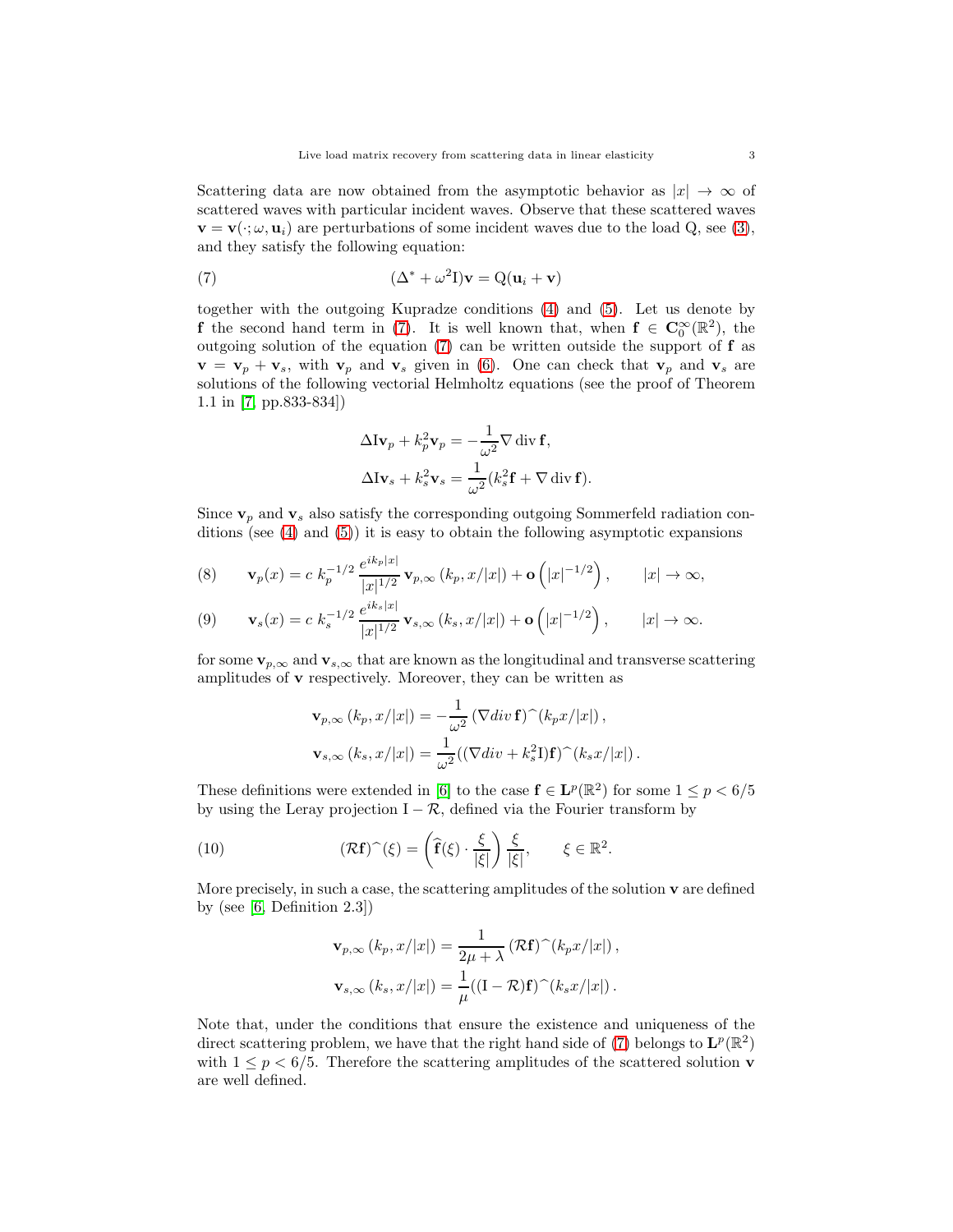Moreover, writing  $(\mathcal{R}f)^{\frown}(\xi) = \Pi_{\xi/|\xi|}f(\xi)$ , we have that the scattering amplitudes of v are given by

<span id="page-3-0"></span>(11) 
$$
\mathbf{v}_{p,\infty}\left(x/|x|;\omega,\mathbf{u}_i\right)=\frac{1}{2\mu+\lambda}\Pi_{x/|x|}(\mathbf{Q}(\mathbf{u}_i+\mathbf{v}))\hat{ }(k_px/|x|),
$$

<span id="page-3-1"></span>(12) 
$$
\mathbf{v}_{s,\infty}(x/|x|;\omega,\mathbf{u}_i) = \frac{1}{\mu}(\mathbf{I} - \Pi_{x/|x|})(\mathbf{Q}(\mathbf{u}_i+\mathbf{v}))\,\hat{\mathbf{c}}(k_s x/|x|).
$$

On the other hand, as incident waves we will always consider plane waves, either longitudinal plane waves (plane p-waves)

$$
\mathbf{u}_i^p(x) = e^{ik_p\theta \cdot x} \theta,
$$

where the wave direction and the polarization vector are the same  $\theta \in \mathbb{S}^1$  or, transverse plane waves (plane s-waves) for which the the polarization vector is orthogonal to the wave direction, that is

$$
\mathbf{u}_i^s(x) = e^{ik_s\theta \cdot x} \theta^\perp,
$$

where  $\theta^{\perp}$  is a unitary vector orthogonal to  $\theta$ . For the corresponding scattered waves, denoted by  $\mathbf{v}^p$  and  $\mathbf{v}^s$  respectively, we define different scattering amplitudes, which will depend on the corresponding parameters, namely  $\mathbf{v}_{p,\infty}^p(\zeta;\omega,\theta)$ ,  $\mathbf{v}_{s,\infty}^p(\zeta;\omega,\theta)$ ,  $\mathbf{v}_{p,\infty}^s(\zeta;\omega,\theta,\theta^\perp)$  and,  $\mathbf{v}_{s,\infty}^s(\zeta;\omega,\theta,\theta^\perp)$ , where  $\zeta = \frac{x}{|x|}$ . These data are known as  $p \to p$ ,  $p \to s$ ,  $s \to p$  and,  $s \to s$  scattering data, respectively (see Section [2](#page-5-0) for explicit definitions).

We have written  $\mathbf{v}_{p,\infty}^s$  and  $\mathbf{v}_{s,\infty}^s$  depending on the parameters  $\theta$  and  $\theta^{\perp}$ . However, in dimension 2 both vectors depends on a single parameter  $\theta$ , except for a minus sign, since there is only one orthonormal vector to a given  $\theta$ . Thus, we can say that these data depend only on  $\zeta$ ,  $\omega$  and  $\theta$ , up to a sign.

In the *inverse elastic scattering problem* that we study, Q is assumed to be an unknown matrix that we determine from the knowledge of these scattering amplitudes. The Born approximation is formally obtained by considering  $\mathbf{v} = 0$  in [\(11\)](#page-3-0)-[\(12\)](#page-3-1). Note that there is no guarantee that, under this hypotheses, system  $(11)-(12)$  $(11)-(12)$  has a solution. In fact, when considering the particular class of aforementioned incident planar waves this system becomes overdetermined since we have 4 scattering amplitudes, which are vector-valued functions depending on 3 parameters, to determine Q that is characterized by 4 scalar functions depending on 2 variables. It is then natural to restrict the scattering data. The most commonly used partial scattering data are the backscattering data and the fixed-angle scattering data. In the first case, the receptor direction is opposite to the incident direction, that is,  $\zeta = -\theta$ , and in the latter, the incident direction  $\theta$  is fixed.

The strategy to clear the four components in the Born approximation of Q from  $(11)-(12)$  $(11)-(12)$  $(11)-(12)$  with  $\mathbf{v}=0$  is not easy as described in Section 3 below. Moreover, it is remarkable that the definition of the Born approximation for backscattering data involves a linear combination of the  $p \to p$ ,  $p \to s$ ,  $s \to p$  and  $s \to s$  scattering data (see Definition [3.1](#page-8-0) and Remark [3.4](#page-8-1) bellow), while in the definition for the fixed-angle data only the  $p \to p$  and  $p \to s$  or the  $s \to p$  and  $s \to s$  data are needed, depending on whether  $k_s \geq k_p$  (see Definitions [3.6](#page-12-0) and [3.9](#page-13-0) bellow). This means that in the backscattering we need both, longitudinal and transverse plane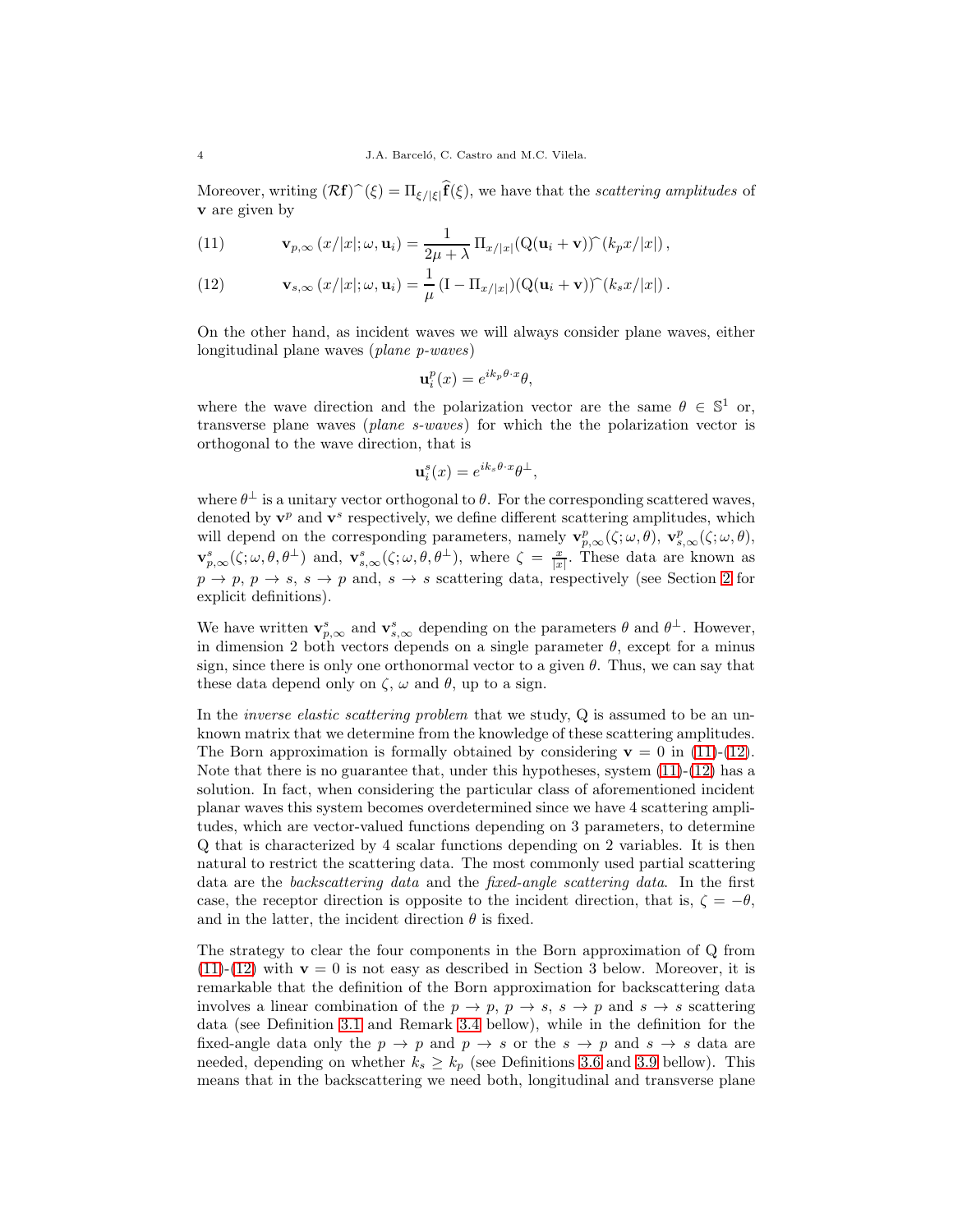waves, while in the fixed-angle data we only need one of them, the one with lower frequency (see Remark [3.10](#page-14-0) bellow).

We show a trigonometric collocation method to approximate numerically the Born approximations for both backscattering data and fixed-angle scattering data. We also propose, in each case, iterative algorithms that improve the Born approximation to recover the unknown load Q from its scattering data. Roughly speaking, if we denote by  $Q_B$  the Born approximation obtained from a class of scattering data, these algorithms are based on the following iterative process:

# Algorithm 1

- $\star$  Let  $Q_1 = \chi_B Q_B$ .
- $\star$  For  $n \geq 1$ , compute  $Q_{n+1}$  from  $Q_n$  as follows, (1) solve [\(7\)](#page-2-0) with  $Q = Q_n$  to get  $\mathbf{v}_n$ ,
	- (2) construct  $Q_{n+1}$  from  $v_n$  using,

$$
\mathbf{v}_{p,\infty}(x/|x|;\omega,\mathbf{u}_i) = \frac{1}{2\mu + \lambda} \Pi_{x/|x|}(\widetilde{Q}_{n+1}\mathbf{u}_i + Q_n \mathbf{v}_n) \widehat{\ } (k_p x/|x|),
$$

$$
\mathbf{v}_{s,\infty}(x/|x|;\omega,\mathbf{u}_i) = \frac{1}{\mu} (I - \Pi_{x/|x|}) (\widetilde{Q}_{n+1}\mathbf{u}_i + Q_n \mathbf{v}_n) \widehat{\ } (k_s x/|x|),
$$

$$
(3) \text{ set } Q_{n+1} = \chi_R \widetilde{Q}_{n+1}.
$$

Here,  $\chi_R$  is the characteristic function of the ball  $B(0, R)$  that is necessary since the Born approximations may not be of compact support, while Q does. As in the Born approximation, the matrix  $Q_{n+1}$  is obtained combining particular, and complicated, choices of planar incident incident waves  $\mathbf{u}_i$  that depend on the scattering data. In Section 5 below we give a more detailed version of this algorithm.

We would like to point out that  $v_n$  denotes the scattered wave associated to the load  $Q_n$ , and to get it in each iteration it is necessary to solve [\(7\)](#page-2-0) with  $Q = Q_n$ . As a consequence, in each iteration an integral equation has to be solved, and this makes the algorithm computationally cost. The idea behind this algorithm was first introduced in [\[5\]](#page-25-10) to recover a potential in the inverse quantum scattering problem, which can be seen as a scalar version of the elasticity problem in certain very simple cases, for similar methods see [\[15\]](#page-25-11) and [\[2\]](#page-24-1). Later, in [\[4\]](#page-24-2), for the inverse quantum scattering problem, a new algorithm was constructed that avoids the solution of integral equations, but it is not clear how to extend this to the elasticity system, which is not a scalar problem.

Numerical experiments show that the sequences provided by the constructed algorithms converge rapidly to the matrix  $Q$  (for more details see Section [6\)](#page-20-0). The study of this convergence from an analytical point of view is very interesting, but also hard, so we leave it for future work. Note that the convergence of the algorithms to the matrix load Q would provide, in particular, uniqueness of the inverse scattering problem with the associated scattering data, i.e backscattering or fixed angle.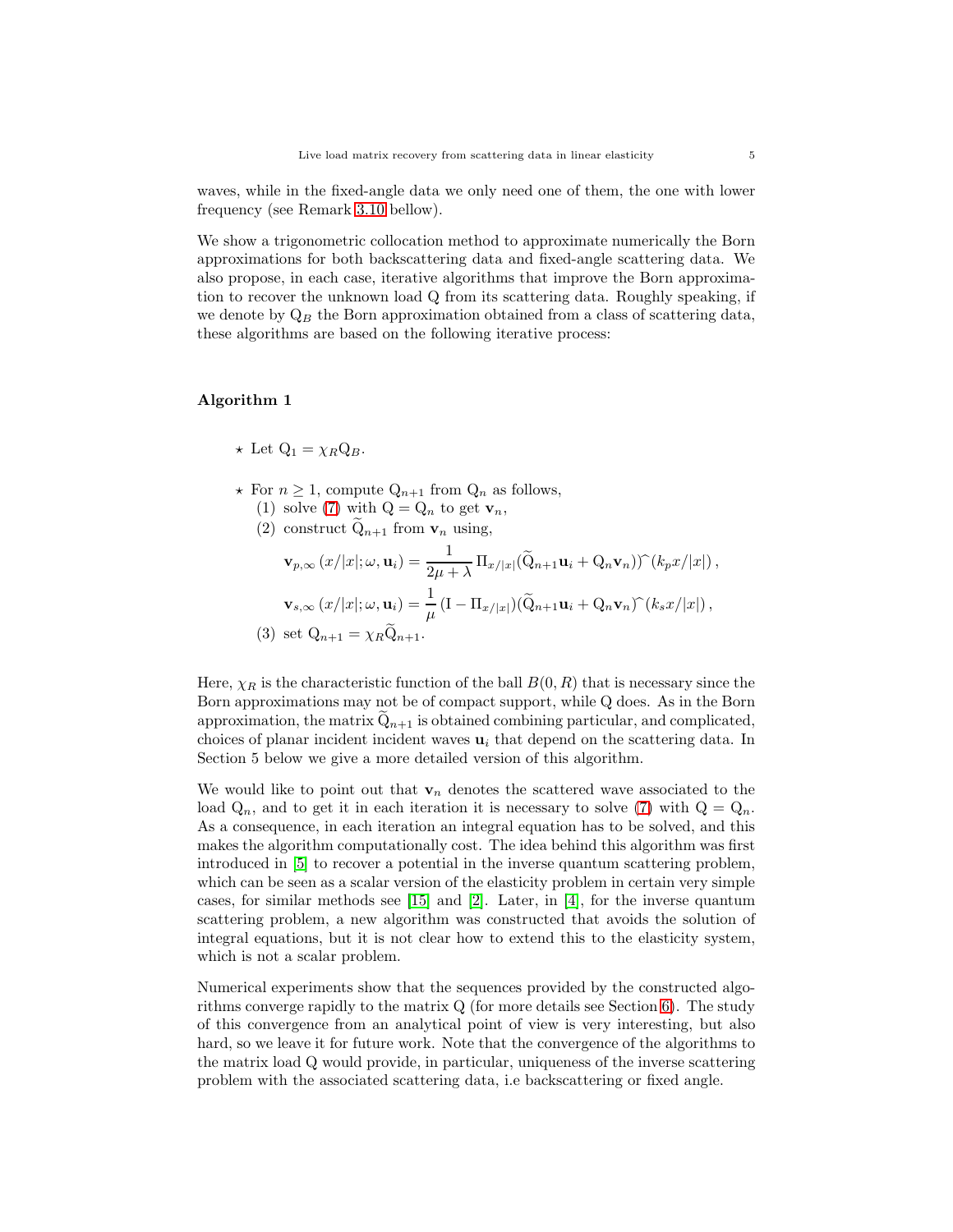Both the Born approximations and the algorithms proposed here are also valid in higher dimensions (see Remarks [3.3](#page-8-2) and [3.8\)](#page-12-1). However, the computational cost in dimension 3 increases significantly.

The rest of the article is organized as follows. In Section 2 we explicitly write down the scattering amplitudes from which we will obtain the scattering data we will use to solve the two inverse problems we are interested in, namely the backscattering and the fixed-angle scattering problem. In Section 3 we use these scattering data to define the corresponding Born approximations. In Section 4 we explain the algorithms that will allow us to numerically recover the unknown matrix Q from its Born approximations. In Section [5](#page-17-0) we describe the numerical method to construct the Born approximations and the sequences of approximations to the load Q. Finally, in Section [6](#page-20-0) we present numerical experiments.

## 2. THE SCATTERING AMPLITUDES.

<span id="page-5-0"></span>In this section we give precise definitions of the scattering amplitudes that we use later to obtain the scattering data according to the different strategies to obtain the Born approximation, namely backscattering or fixed-angle scattering data.

For convenience, we introduce the outgoing resolvent of the operator  $\Delta^*$  provided by the limiting absorption principle given in Theorem 1.1 of [\[7\]](#page-25-9) and denoted by  $\mathbf{R}(\omega^2 + i0)$ . If we apply this operator to [\(7\)](#page-2-0), we have that **v** satisfies the following Lippmann-Schwinger equation:

(13) 
$$
\mathbf{v} = \mathbf{R}(\omega^2 + i0)Q(\mathbf{u}_i + \mathbf{v}).
$$

Therefore, if we consider an incident plain p-wave  $\mathbf{u}_i^p(x) = e^{ik_p\theta \cdot x} \theta$  with  $\theta \in \mathbb{S}^1$ , the scattered wave,  $\mathbf{v}^p(\cdot;\omega,\theta)$ , satisfies the following integral equation:

(14) 
$$
\mathbf{v}^p(x;\omega,\theta) = \mathbf{R}(\omega^2 + i0) \left( Q e^{ik_p\theta \cdot (\cdot)} \theta \right)(x) + \mathbf{R}(\omega^2 + i0) \left( Q \mathbf{v}^p(\cdot;\omega,\theta) \right)(x).
$$

Moreover, from [\(11\)](#page-3-0) and [\(12\)](#page-3-1) we obtain that the  $p \to p$  scattering data is given by

<span id="page-5-1"></span>(15) 
$$
\mathbf{v}_{p,\infty}^p(\zeta;\omega,\theta) = \frac{1}{2\mu + \lambda} \left( \Pi_{\zeta} \widehat{\mathbf{Q}} \left( k_p(\zeta - \theta) \right) \theta + \Pi_{\zeta} (\mathbf{Q} \mathbf{v}^p(\cdot;\omega,\theta)) \widehat{\ } (k_p \zeta) \right),
$$

and the  $p \rightarrow s$  scattering data by (16)

<span id="page-5-2"></span>
$$
\mathbf{v}_{s,\infty}^p(\zeta;\omega,\theta) = \frac{1}{\mu} \left( (\mathbf{I} - \Pi_{\zeta}) \widehat{\mathbf{Q}} \left( k_s \zeta - k_p \theta \right) \theta + (\mathbf{I} - \Pi_{\zeta}) (\mathbf{Q} \mathbf{v}^p(\cdot;\omega,\theta)) \widehat{\mathbf{Q}} \left( k_s \zeta \right) \right),
$$

where  $\zeta = x/|x|$ .

Whereas if we consider as the incident wave a plane s-wave,  $\mathbf{u}_i^s(x) = e^{ik_s\varphi \cdot x} \phi$  where  $\varphi$  and  $\phi$  are unitary orthogonal vectors, the scattered wave  $\mathbf{v}^s(\cdot;\omega,\varphi,\phi)$  satisfies the following integral equation:

(17) 
$$
\mathbf{v}^{s}(x; \omega, \varphi, \phi) = \mathbf{R}(\omega^{2} + i0) \left( Q e^{ik_{s}\varphi \cdot (\cdot)} \phi \right) (x) + \mathbf{R}(\omega^{2} + i0) \left( Q \mathbf{v}^{s}(\cdot; \omega, \varphi, \phi) \right) (x).
$$

And from [\(11\)](#page-3-0) and [\(12\)](#page-3-1) we have that the  $s \to p$  scattering data is given by

<span id="page-5-3"></span>
$$
(18) \mathbf{v}_{p,\infty}^s(\zeta;\omega,\varphi,\phi) = \frac{1}{2\mu+\lambda} \left( \Pi_{\zeta} \widehat{\mathbf{Q}}(k_p \zeta - k_s \varphi) \phi + \Pi_{\zeta} (\mathbf{Q} \mathbf{v}^s(\cdot;\omega,\varphi,\phi))^{\widehat{\ }} (k_p \zeta) \right),
$$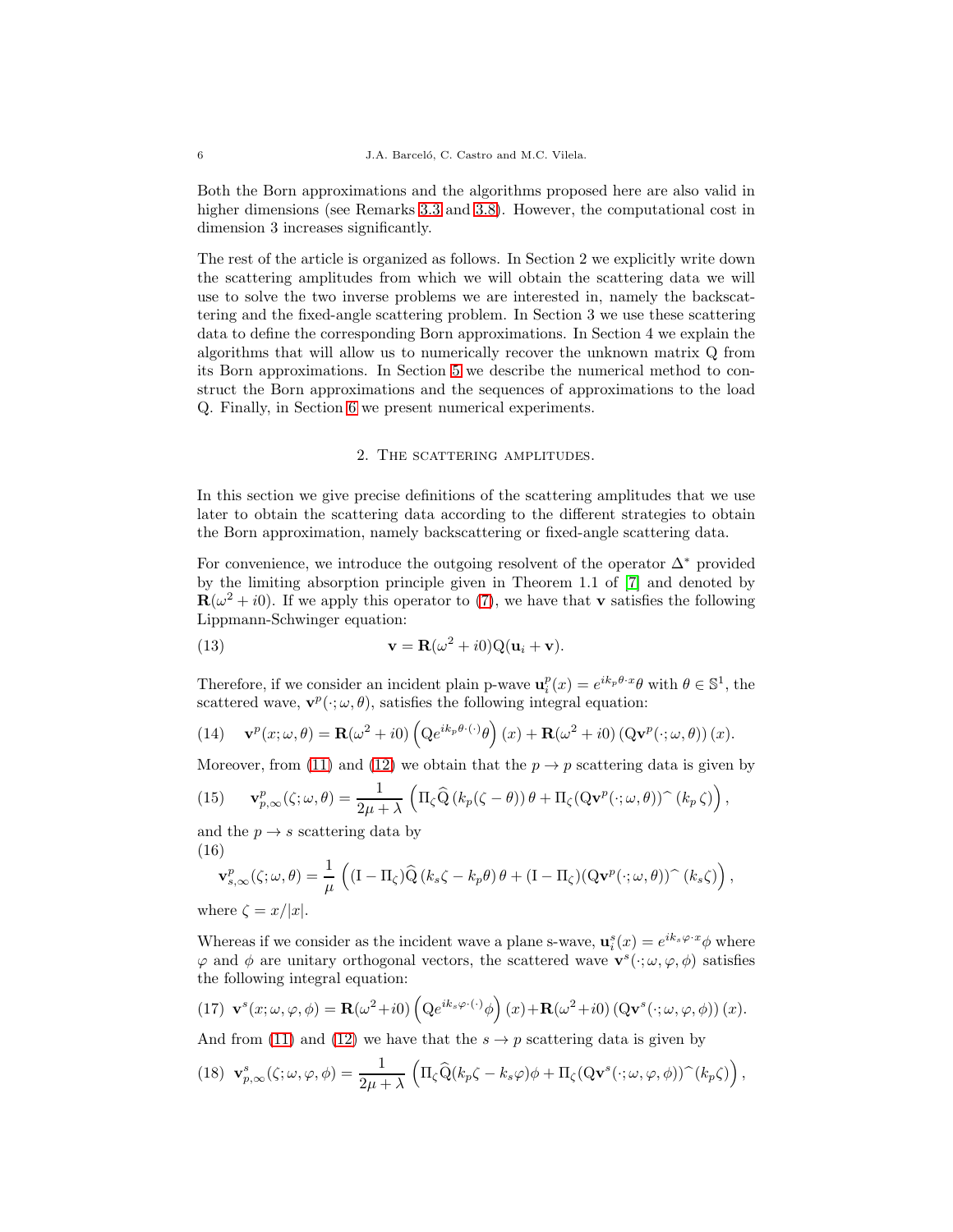and the  $s \to s$  scattering data by (19)

<span id="page-6-0"></span>
$$
\mathbf{v}_{s,\infty}^s(\zeta;\omega,\varphi,\phi) = \frac{1}{\mu} \left( (\mathbf{I} - \Pi_{\zeta}) \widehat{\mathbf{Q}} \left( k_s(\zeta - \varphi) \right) \phi + (\mathbf{I} - \Pi_{\zeta}) (\mathbf{Q} \mathbf{v}^s(\cdot;\omega,\varphi,\phi)) \widehat{\phantom{\alpha}}(k_s \zeta) \right).
$$

For convenience, we introduce the parameter

(20) 
$$
K = \frac{k_s}{k_p} = \frac{\sqrt{2\mu + \lambda}}{\sqrt{\mu}},
$$

and we rescale  $(15)$ ,  $(16)$ ,  $(18)$  and  $(19)$  writing

<span id="page-6-1"></span>(21) 
$$
(2\mu + \lambda)\mathbf{v}_{p,\infty}^p(\zeta;\sqrt{2\mu + \lambda}\omega,\theta) = \Pi_{\zeta}\widehat{Q}(\omega(\zeta - \theta))\theta + \Pi_{\zeta}(\mathbf{Q}\mathbf{v}^p(\cdot;\sqrt{2\mu + \lambda}\omega,\theta))^{\frown}(\omega\zeta),
$$

(22) 
$$
\mu \mathbf{v}_{s,\infty}^p(\zeta; \sqrt{2\mu + \lambda} \omega, \theta) = (\mathbf{I} - \Pi_{\zeta}) \widehat{\mathbf{Q}} \left( \omega (K\zeta - \theta) \right) \theta + (\mathbf{I} - \Pi_{\zeta}) (\mathbf{Q} \mathbf{v}^p (\cdot; \sqrt{2\mu + \lambda} \omega, \theta)) \widehat{\ } (K\omega \zeta),
$$

(23) 
$$
(2\mu + \lambda)\mathbf{v}_{p,\infty}^s(\zeta;\sqrt{\mu}\omega,\varphi,\phi) = \Pi_{\zeta}\widehat{Q}\left(\omega(K^{-1}\zeta - \varphi)\right)\phi + \Pi_{\zeta}(Q\mathbf{v}^s(\cdot;\sqrt{\mu}\omega,\varphi,\phi))\widehat{\phantom{\alpha}}(K^{-1}\omega\zeta),
$$

<span id="page-6-2"></span>(24) 
$$
\mu \mathbf{v}_{s,\infty}^s(\zeta; \sqrt{\mu}\omega, \varphi, \phi) = (\mathbf{I} - \Pi_{\zeta})\widehat{\mathbf{Q}}(\omega(\zeta - \varphi))\phi + (\mathbf{I} - \Pi_{\zeta})(\mathbf{Q}\mathbf{v}^s(\cdot; \sqrt{\mu}\omega, \varphi, \phi))\widehat{\ }(\omega\zeta).
$$

We would like to note that  $\mathbf{v}^p(x; \sqrt{2\mu + \lambda} \omega, \theta)$  is the scattered solution of the direct scattering problem with energy  $(2\mu + \lambda)\omega^2$  and incident wave  $e^{i\omega\theta \cdot x}\theta$ , and  $\mathbf{v}^{s}(x;\sqrt{\mu}\omega,\varphi,\phi)$  is the scattered solution of the problem with energy  $\mu\omega^{2}$  and incident wave  $e^{i\omega\varphi\cdot x}\phi$ . Moreover, they are solutions of the Lippmann-Schwinger equation

(25) 
$$
\mathbf{v}(x) = \mathbf{R}(c^2 + i0) (\mathbf{Q}\mathbf{u}_i)(x) + \mathbf{R}(c^2 + i0) (\mathbf{Q}\mathbf{v}(\cdot))(x).
$$

with  $\mathbf{u}_i(x) = e^{i\omega\theta \cdot x} \theta$  and  $c^2 = (2\mu + \lambda)\omega^2$ , and  $\mathbf{u}_i(x) = e^{i\omega\varphi \cdot x} \phi$  and  $c^2 = \mu\omega^2$ respectively.

### <span id="page-6-3"></span>3. Born approximation for scattering data.

In this section we will use the scattering amplitudes given in  $(21)–(24)$  $(21)–(24)$  to construct good approximations for the matrix  $Q(x)$  called Born approximations. As we mentioned in the introduction the strategy is different for backscattering and fixed-angel scattering data and therefore we divide this section in two more subsections where we analyze both cases separately.

3.1. Born approximation for backscattering data. Following [\[8,](#page-25-4) Subsection 2.1], we look for a matrix, called the Born approximation for backscattering data, which is a "good approximation" for the matrix  $Q(x)$  and it is written in terms of the scattering amplitudes. Since these are vector valued functions written in terms of the Fourier transform of Q acting on a vector, we introduce  $\{e_1, e_2\}$ , the canonical base of  $\mathbb{R}^2$ , and for  $x \in \mathbb{R}^2$  and  $i = 1, 2$ , we write the vector  $Q(x)e_i$  via its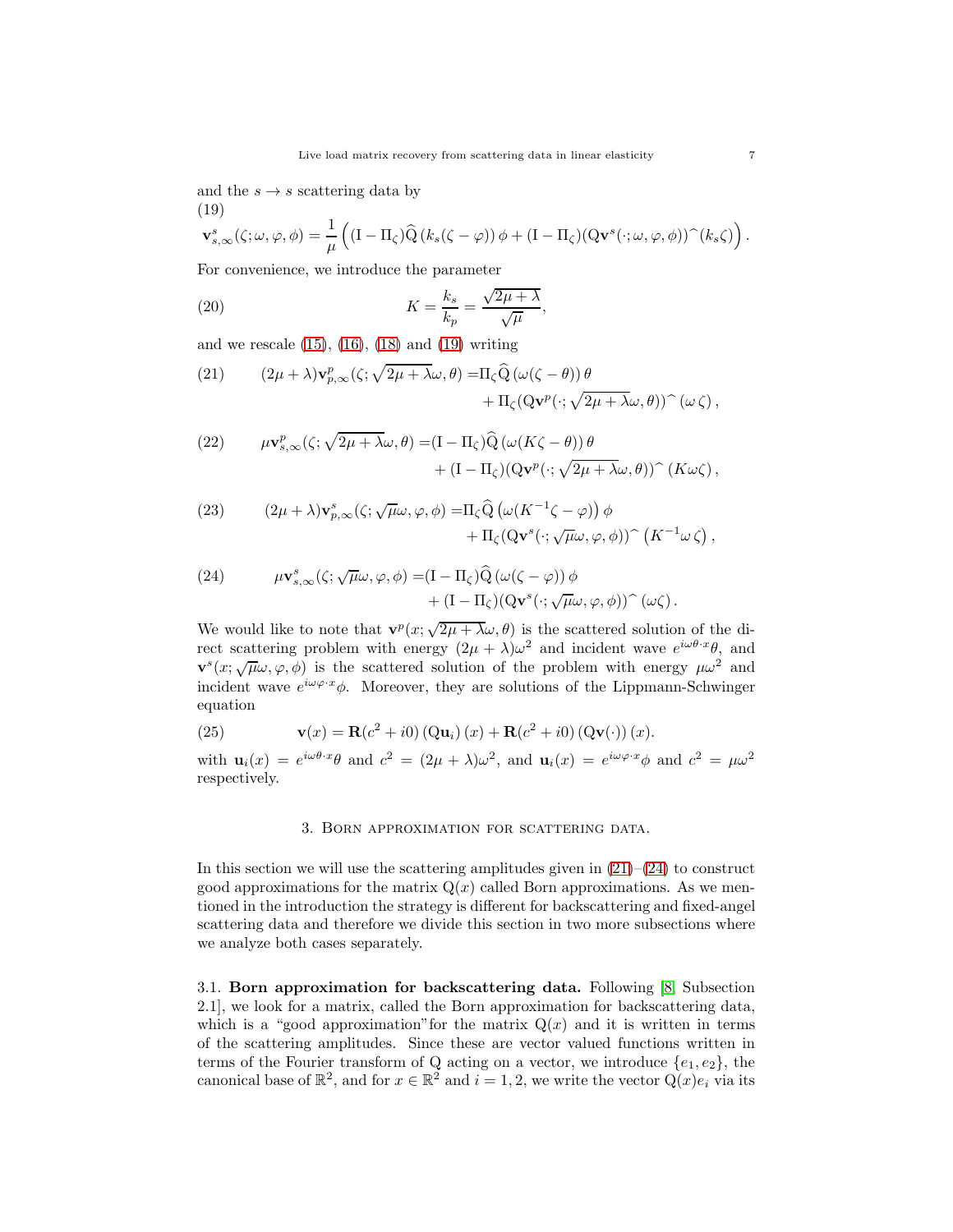Fourier transform,  $Q(\xi)e_i$ , and we make the change of variable  $\xi = -2\omega\theta$ , so that we get

$$
Q(x)e_i = \int_{\mathbb{R}^2} e^{i\xi \cdot x} \widehat{Q}(\xi)e_i d\xi = 2 \int_0^\infty \omega \int_{\mathbb{S}^1} e^{-2i\omega\theta \cdot x} \widehat{Q}(-2\omega\theta)e_i d\sigma(\theta) d\omega.
$$

For any  $\theta \in \mathbb{S}^1$  we can write

$$
e_i = (e_i \cdot \theta)\theta + (e_i \cdot \theta^{\perp})\theta^{\perp}, \qquad i = 1, 2,
$$

where  $\theta^{\perp}$  is a unitary vector orthogonal to  $\theta$ , and thus we have that

$$
\widehat{Q}(-2\omega\theta)e_i = (e_i \cdot \theta)\widehat{Q}(-2\omega\theta)\theta + (e_i \cdot \theta^{\perp})\widehat{Q}(-2\omega\theta)\theta^{\perp}.
$$

Therefore, it is enough to write the vectors  $Q(-2\omega\theta)\theta$  and  $Q(-2\omega\theta)\theta^{\perp}$  in terms of the scattering amplitudes.

If we consider as incident p-wave  $\mathbf{u}_i^p(x) = e^{ik_p\theta \cdot x} \theta$  and as incident s-wave  $\mathbf{u}_i^s(x) =$  $e^{ik_s\theta \cdot x}\theta^{\perp}$ , from [\(21\)](#page-6-1)–[\(24\)](#page-6-2) with  $\zeta = -\theta$ ,  $\varphi = \theta$  and  $\phi = \theta^{\perp}$ , we get

<span id="page-7-0"></span>(26) 
$$
\Pi_{-\theta}\widehat{Q}(-2\omega\theta)\theta = (2\mu + \lambda)\mathbf{v}_{p,\infty}^p(-\theta;\sqrt{2\mu + \lambda}\omega,\theta) - \Pi_{-\theta}(\mathbf{Q}\mathbf{v}^p(\cdot;\sqrt{2\mu + \lambda}\omega,\theta))^{\frown}(-\omega\theta),
$$

<span id="page-7-1"></span>(27) 
$$
(I - \Pi_{-\theta})\widehat{Q}(-(K+1)\omega\theta)\theta = \mu \mathbf{v}_{s,\infty}^p(-\theta; \sqrt{2\mu + \lambda}\omega, \theta) - (I - \Pi_{-\theta})(Q\mathbf{v}^p(\cdot; \sqrt{2\mu + \lambda}\omega, \theta))^{\hat{}}(-K\omega\theta),
$$

<span id="page-7-3"></span>(28) 
$$
\Pi_{-\theta}\widehat{Q}\left(-(K^{-1}+1)\omega\theta\right)\theta^{\perp} = (2\mu + \lambda)\mathbf{v}_{p,\infty}^{s}(-\theta;\sqrt{\mu}\omega,\theta,\theta^{\perp}) - \Pi_{-\theta}(Q\mathbf{v}^{s}(\cdot;\sqrt{\mu}\omega,\theta,\theta^{\perp}))^{\sim}(-K^{-1}\omega\theta),
$$

<span id="page-7-2"></span>(29) 
$$
(I - \Pi_{-\theta})\widehat{Q}(-2\omega\theta)\theta^{\perp} = \mu \mathbf{v}_{s,\infty}^{s}(-\theta; \sqrt{\mu}\omega, \theta, \theta^{\perp}) - (I - \Pi_{-\theta})(Q\mathbf{v}^{s}(\cdot; \sqrt{\mu}\omega, \theta, \theta^{\perp}))^{\sim}(-\omega\theta).
$$

From [\(26\)](#page-7-0) and a rescaled version of [\(27\)](#page-7-1) where  $\omega$  is replaced by  $2\omega/(K+1)$  we obtain that

<span id="page-7-4"></span>(30) 
$$
\widehat{Q}(-2\omega\theta)\theta = \mathbf{v}^p_{\infty}(\omega,\theta) - \mathbf{e}^p(\omega,\theta),
$$

where  $\mathbf{v}_{\infty}^p$  is written in terms of the  $p \to p$  and  $p \to s$  scattering data as follows

<span id="page-7-7"></span>(31) 
$$
\mathbf{v}^p_{\infty}(\omega,\theta)=(2\mu+\lambda)\mathbf{v}^p_{p,\infty}(-\theta;\sqrt{2\mu+\lambda}\omega,\theta)+\mu\mathbf{v}^p_{s,\infty}\left(-\theta;\frac{2\sqrt{2\mu+\lambda}}{K+1}\omega,\theta\right),
$$

and  $e^p$  is an error term given by

<span id="page-7-6"></span>(32) 
$$
\mathbf{e}^{p}(\omega,\theta) = \Pi_{-\theta} \left[ (\mathbf{Q}\mathbf{v}^{p}(\cdot;\sqrt{2\mu + \lambda}\omega,\theta))^{\sim} (-\omega \theta) \right] \n(1 - \Pi_{-\theta}) \left[ \left( \mathbf{Q}\mathbf{v}^{p} \left( \cdot; \frac{2\sqrt{2\mu + \lambda}}{K+1} \omega, \theta \right) \right)^{\sim} \left( -\frac{2K}{K+1} \omega \theta \right) \right].
$$

And from [\(29\)](#page-7-2) and a rescaled version of [\(28\)](#page-7-3) where  $\omega$  is replaced by  $2\omega/(K^{-1}+1)$ we have that

<span id="page-7-5"></span>(33) 
$$
\widehat{Q}(-2\omega\theta)\,\theta^{\perp} = \mathbf{v}^s_{\infty}(\omega,\theta) - \mathbf{e}^s(\omega,\theta),
$$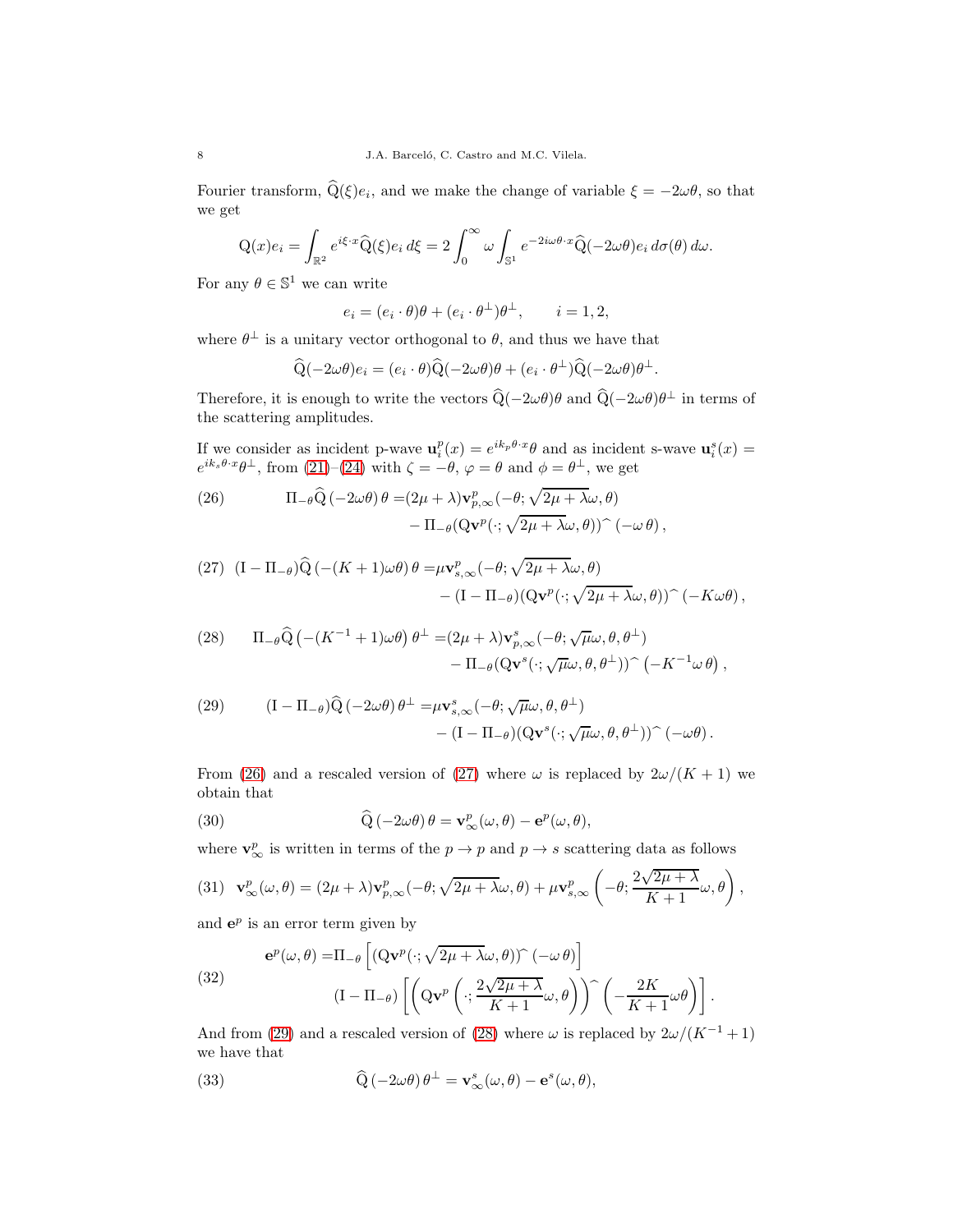where  $\mathbf{v}_{\infty}^s$  is written in terms of the  $s \to p$  and  $s \to s$  scattering data as follows

<span id="page-8-4"></span>(34) 
$$
\mathbf{v}_{\infty}^{s}(\omega,\theta) = (2\mu + \lambda)\mathbf{v}_{p,\infty}^{s} \left(-\theta; \frac{2\sqrt{\mu}}{K^{-1}+1}\omega, \theta, \theta^{\perp}\right) + \mu \mathbf{v}_{s,\infty}^{s}(-\theta; \sqrt{\mu}\omega \theta, \theta^{\perp}),
$$
  
and  $\mathbf{v}_{\infty}^{s}$  is an error term given by

and  $e^s$  is an error term given by

<span id="page-8-3"></span>(35) 
$$
\mathbf{e}^{s}(\omega,\theta) = \Pi_{-\theta} \left[ \left( \mathbf{Q} \mathbf{v}^{s} \left( \cdot; \frac{2\sqrt{\mu}}{K^{-1} + 1} \omega, \theta, \theta^{\perp} \right) \right) \left( -\frac{2K^{-1}}{K^{-1} + 1} \omega \theta \right) \right] + (I - \Pi_{-\theta}) \left[ (\mathbf{Q} \mathbf{v}^{s} (\cdot; \sqrt{\mu} \omega, \theta, \theta^{\perp})) \right] (-\omega \theta) \right].
$$

Using [\(30\)](#page-7-4) and [\(33\)](#page-7-5) we can write

<span id="page-8-5"></span>(36) 
$$
\widehat{Q}(-2\omega\theta)e_i = (e_i \cdot \theta)\mathbf{v}_{\infty}^p(\omega,\theta) + (e_i \cdot \theta^{\perp})\mathbf{v}_{\infty}^s(\omega,\theta) - \widehat{E}(-2\omega\theta)e_i,
$$

where  $E = E(Q)$  is an error term given by

<span id="page-8-6"></span>(37) 
$$
\widehat{\mathbf{E}}(-2\omega\theta)e_i = (e_i \cdot \theta)\mathbf{e}^p(\omega,\theta) + (e_i \cdot \theta^\perp)\mathbf{e}^s(\omega,\theta),
$$

with  $e^p$  and  $e^s$  defined in [\(32\)](#page-7-6) and [\(35\)](#page-8-3) respectively.

Then, it is natural to introduce the following definition.

<span id="page-8-0"></span>**Definition 3.1.** Given Q a matrix of order 2, we define its *Born approximation* for backscattering data as a matrix  $Q_B$  such that

<span id="page-8-8"></span>(38) 
$$
\widehat{\mathbf{Q}_B}(\xi)e_i = (e_i \cdot \theta)\mathbf{v}_\infty^p(\omega,\theta) + (e_i \cdot \theta^\perp)\mathbf{v}_\infty^s(\omega,\theta), \qquad \xi \in \mathbb{R}^2, \ i = 1, 2,
$$

where  $\{e_1, e_2\}$  is the canonical base of  $\mathbb{R}^2$ ,  $\theta = \theta(\xi) \in \mathbb{S}^1$  and  $\omega = \omega(\xi) > 0$  are such that  $\xi = -2\omega\theta$ , and  $\mathbf{v}_{\infty}^p$  and  $\mathbf{v}_{\infty}^s$  are given in [\(31\)](#page-7-7) and [\(34\)](#page-8-4) respectively.

From this definition and [\(36\)](#page-8-5) we have that

<span id="page-8-7"></span>(39) 
$$
Q(x) = Q_B(x) - E(x), \qquad x \in \mathbb{R}^2,
$$

where  $E = E(Q)$  is the error term defined by [\(37\)](#page-8-6).

<span id="page-8-10"></span>**Remark 3.2.** Observe that any  $\xi \in \mathbb{R}^2$  can be uniquely represented as  $\xi = -2\omega\theta$ with  $\theta \in \mathbb{S}^1$  and  $\omega > 0$  given by

<span id="page-8-9"></span>(40) 
$$
\omega = \frac{|\xi|}{2} \quad \text{and} \quad \theta = -\frac{\xi}{|\xi|}.
$$

<span id="page-8-2"></span>**Remark 3.3.** The previous definition can be extended to higher dimensions  $n > 2$ with a matrix  $Q$  (see [\[8,](#page-25-4) Definition 2.7]), and notice that it depends on the choice of  $\theta^{\perp}$ .

<span id="page-8-1"></span>Remark 3.4. We would like to note that in the definition of the Born approximation for backscattering data we have used four scattering data, namely a  $p \rightarrow p$ data associated to the incident wave  $e^{i\omega\theta\cdot x}\theta$ , a  $p \to s$  data associated to  $e^{i\frac{2\omega}{K+1}\theta\cdot x}\theta$ , a  $s \to p$  data associated to  $e^{i\frac{2\omega}{K^{-1}+1}\theta \cdot x}\theta^{\perp}$ , and a  $s \to s$  data associated to  $e^{i\omega\theta \cdot x}\theta^{\perp}$ .

**Remark 3.5.** When  $\mu + \lambda = 0$  the Lamé operator given in [\(2\)](#page-0-1) becomes  $\Delta I$  and thus, the equation [\(1\)](#page-0-0) is a vectorial Helmholtz equation. Moreover, if  $Q = qI$  with  $q$  a scalar function, in  $(1)$  we have two uncoupled Helmhotz equations, one for each component of **u**. More precisely, denoting this components by  $u_1$  and  $u_2$ , we have the equations

(41) 
$$
\Delta u_j + k_s^2 u_j = \frac{q}{\mu} u_j, \qquad j = 1, 2.
$$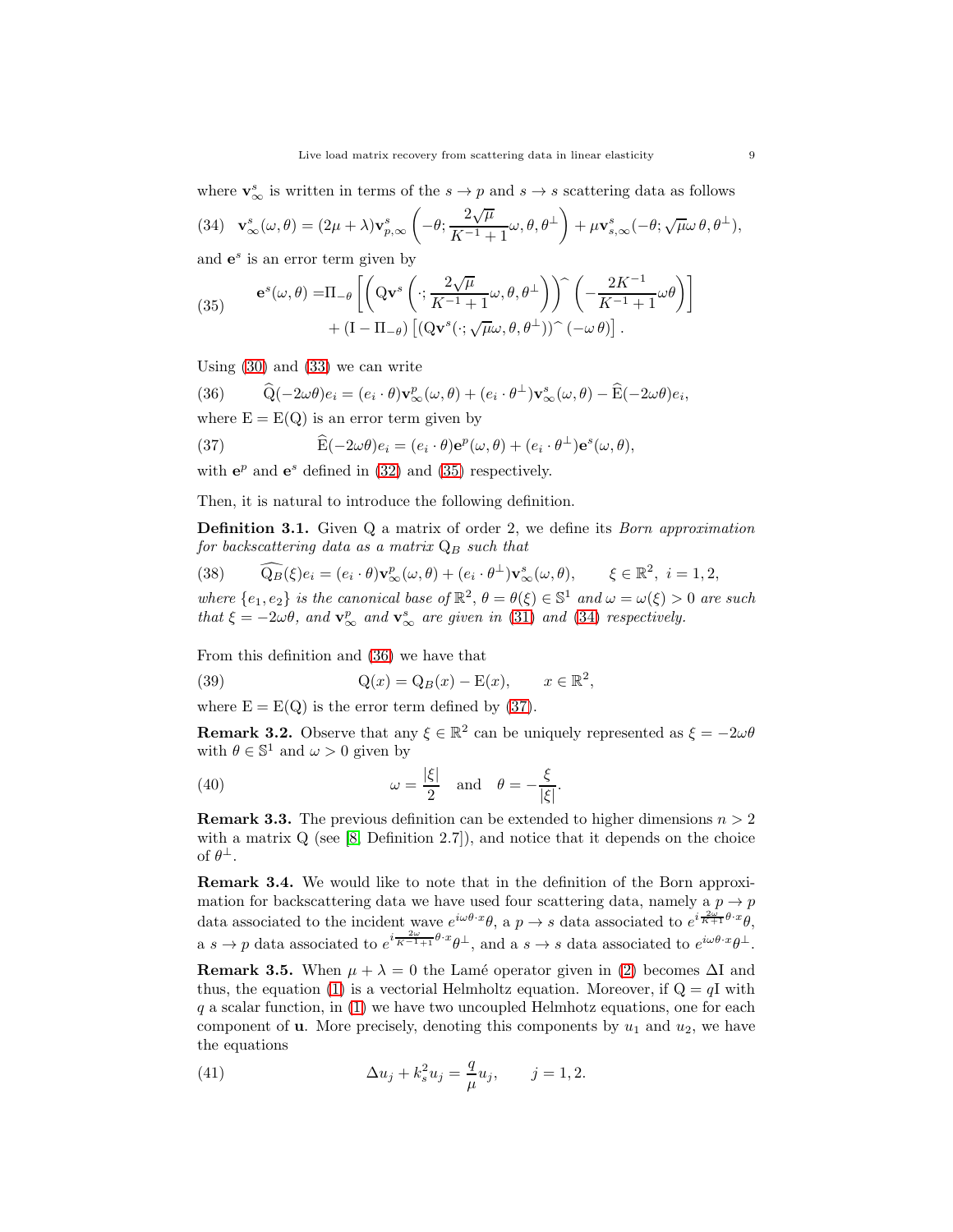In this case the Born approximation for backscattering data of Q is  $Q_B = q_B I$  with  $q_B$  given in terms of Born approximations of  $q/\mu$ . With a few calculations one can check that writing  $\xi = -2\omega\theta$  with  $\omega > 0$  and  $\theta = (\theta_1, \theta_2) \in \mathbb{S}$ ,  $q_B$  is given by

$$
\widehat{q_B}(-2\omega\theta)=\mu\left(\theta_1\widehat{q_B^1}(-2\omega\theta)+\theta_2\widehat{q_B^2}(-2\omega\theta)\right),
$$

where  $q_{B_{\perp}}^{j}$  is the Born approximation for backscattering data of  $q/\mu$  with incident wave  $e^{ik_s\theta \cdot x}\theta_j$  for  $j = 1, 2$ .

3.2. Born approximation for fixed-angle data. The definition of the Born approximation in this case is more complicated than in the previous one. The reason is that in the backscattering case, since  $\zeta = -\theta$ , we can chose the frequencies of the incident waves in an appropriate way so that we can combine  $(21)-(24)$  $(21)-(24)$  to recover  $\widehat{Q}(-2\omega\theta)e_i$  (see [\(36\)](#page-8-5), [\(31\)](#page-7-7), [\(34\)](#page-8-4), Definition [3.1](#page-8-0) and Remark [3.4\)](#page-8-1). In fact, we have recovered  $\widehat{Q}(\xi)e_i$  for all  $\xi \in \mathbb{R}^2$ , since  $\xi$  can be written uniquely as  $\xi = -2\omega\theta$ with  $\omega > 0$  and  $\theta \in \mathbb{S}^1$ . However, in the fixed angle case, where  $\theta$  is fixed, this is not possible because, there does not exist  $\zeta \in \mathbb{S}^1$  such that  $\xi = \omega_1(\zeta - \theta) = \omega_2(K\zeta - \theta)$ with  $\omega_1, \omega_2 > 0$ , except for the trivial case  $K = 1$ . But we do have that there exist two different  $\zeta_1$  and  $\zeta_2$  in  $\mathbb{S}^1$  such that  $\xi = \omega_1(\zeta_1 - \theta) = \omega_2(K\zeta_2 - \theta)$ , at least for the case  $K > 1$  whenever  $\xi \cdot \theta < 0$ . This will allow us to recover  $\widehat{Q}(\xi)e_i$  but in a different and more complicated way.

In this case, given a fixed angle  $\theta \in \mathbb{S}^1$ , we look for a matrix depending on  $\theta$ , called the Born approximation for fixed-angle data, written in terms of the scattering amplitudes. As in the previous subsection, to do that it is enough to find expressions for the vectors  $Q(x)\theta$  and  $Q(x)\theta^{\perp}$ . Following [\[6,](#page-25-3) Section 4], we will try to write the vector  $Q(x)\theta$  in terms of the scattering amplitudes, which are written in terms of the Fourier transform of Q, and therefore, we start writing

$$
Q(x)\theta = \int_{\mathbb{R}^2} e^{ix\cdot\xi} \widehat{Q}(\xi)\theta \,d\xi.
$$

Now, if we consider as incident p-wave  $\mathbf{u}_i^p(x) = e^{ik_p\theta \cdot x} \theta$  and as incident s-wave  $\mathbf{u}_{i}^{s}(x) = e^{ik_{s}\theta^{\perp}\cdot x}\theta$ , from [\(21\)](#page-6-1)–[\(24\)](#page-6-2) with  $\varphi = \theta^{\perp}$  and  $\phi = \theta$  we get

<span id="page-9-0"></span>(42) 
$$
\Pi_{\zeta} \widehat{Q} (\omega(\zeta - \theta)) \theta = (2\mu + \lambda) \mathbf{v}_{p,\infty}^p(\zeta; \sqrt{2\mu + \lambda} \omega, \theta) - \Pi_{\zeta} (Q \mathbf{v}^p(\cdot; \sqrt{2\mu + \lambda} \omega, \theta)) ^\frown (\omega \zeta),
$$

<span id="page-9-1"></span>(43) 
$$
(I - \Pi_{\zeta})\widehat{Q}(\omega(K\zeta - \theta))\theta = \mu v_{s,\infty}^p(\zeta; \sqrt{2\mu + \lambda}\omega, \theta) - (I - \Pi_{\zeta})(Qv^p(\cdot; \sqrt{2\mu + \lambda}\omega, \theta))^{\sim} (K\omega\zeta),
$$

<span id="page-9-2"></span>(44) 
$$
\Pi_{\zeta} \widehat{Q} \left( \omega(K^{-1}\zeta - \theta^{\perp}) \right) \theta = (2\mu + \lambda) \mathbf{v}_{p,\infty}^{s}(\zeta; \sqrt{\mu}\omega, \theta^{\perp}, \theta) - \Pi_{\zeta} (Q\mathbf{v}^{s}(\cdot; \sqrt{\mu}\omega, \theta^{\perp}, \theta)) \widehat{R} \left( K^{-1}\omega \zeta \right),
$$

<span id="page-9-3"></span>(45) 
$$
(I - \Pi_{\zeta})\widehat{Q}(\omega(\zeta - \theta^{\perp})) \theta = \mu \mathbf{v}_{s,\infty}^{s}(\zeta; \sqrt{\mu}\omega, \theta^{\perp}, \theta) - (I - \Pi_{\zeta})(Q\mathbf{v}^{s}(\cdot; \sqrt{\mu}\omega, \theta^{\perp}, \theta))^{\sim} (\omega \zeta).
$$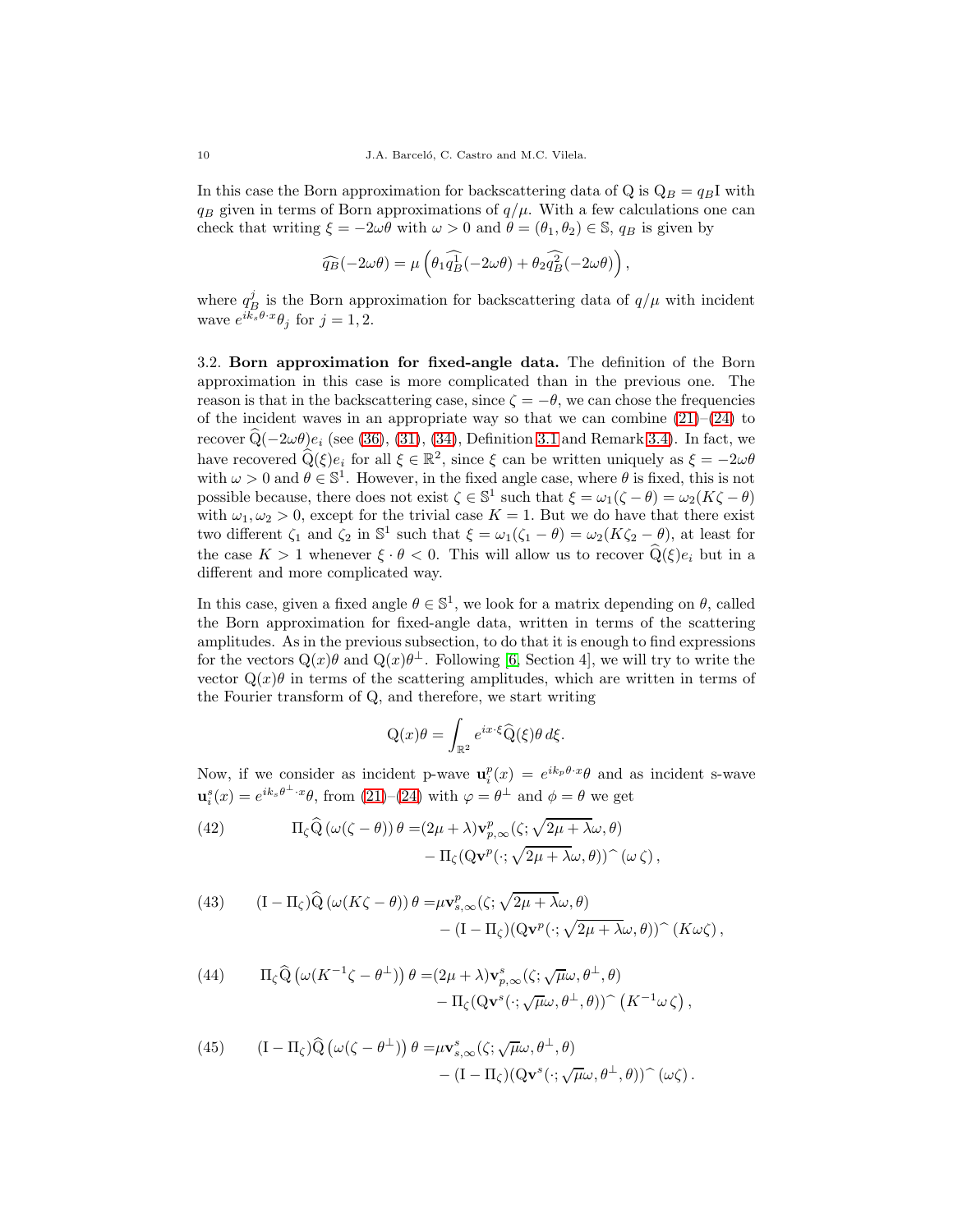Notice that for  $K > 1$ , every  $\xi$  in the half plane  $H_{\theta} = \{\xi \in \mathbb{R}^2 : \xi \cdot \theta < 0\}$  can be uniquely represented as

<span id="page-10-0"></span>(46) 
$$
\xi = \omega_1(\zeta_1 - \theta) = \omega_2(K\zeta_2 - \theta),
$$

with  $\omega_1, \omega_2 > 0$  and  $\zeta_1, \zeta_2 \in \mathbb{S}^1$  given by

<span id="page-10-2"></span>(47) 
$$
\omega_1 = -\frac{|\xi|^2}{2\theta \cdot \xi} = \omega_1^{\theta}, \quad \zeta_1 = -\frac{(2\xi \cdot \theta)}{|\xi|^2} \xi + \theta = \zeta_1^{\theta}
$$

<span id="page-10-3"></span>(48) 
$$
\omega_2 = \frac{|\xi|^2}{-\xi \cdot \theta + \sqrt{(\xi \cdot \theta)^2 + |\xi|^2 (K^2 - 1)}} = \omega_2^{\theta, K},
$$

and

<span id="page-10-1"></span>(49) 
$$
\zeta_2 = \frac{-\xi \cdot \theta + \sqrt{(\xi \cdot \theta)^2 + |\xi|^2 (K^2 - 1)}}{|\xi|^2} \frac{\xi}{K} + \frac{\theta}{K} = \zeta_2^{\theta, K}.
$$

The sets  $\{\xi \in \mathbb{R}^2 / \xi = \omega_1(\zeta_1 - \theta)\}$  and  $\{\xi \in \mathbb{R}^2 / \xi = \omega_2(K\zeta_2 - \theta)\}$  are known as Ewald and K-Ewald spheres (see Figure [3.1](#page-11-0) below). As can be seen in the first and second picture of Figure [3.1,](#page-11-0) any  $\xi$  in the half plane  $H_{\theta}$  belongs to a single Ewald sphere and to a single K-Ewald sphere whenever  $K > 1$ . But as the third picture in Figure [3.1](#page-11-0) shows, this is not longer true in case  $K < 1$ , and therefore, the definition of the Born approximation for fixed-angle data will be different depending on whether  $K \geq 1$  or not. So we distinguish two cases:  $K \geq 1$  and  $K \leq 1$ .

Case  $K > 1$ . As we said before, for  $K > 1$  and  $\xi \in H_{\theta}$ , identities [\(46\)](#page-10-0)–[\(49\)](#page-10-1) hold. Moreover, we have that  $\zeta_1 \cdot \zeta_2 \geq 1/K \neq 0$ , and thus any vector **v** can be written in terms of the orthogonal projections  $\Pi_{\zeta_1}$  and  $\Pi_{\zeta_2}$  as follows

$$
\mathbf{v} = (I - \Pi_{\zeta_2})\mathbf{v} + \left[ (\Pi_{\zeta_1}\mathbf{v} - (I - \Pi_{\zeta_2})\mathbf{v}) \cdot \frac{\zeta_1}{\zeta_1 \cdot \zeta_2} \right] \zeta_2.
$$

Applying this expression to the vector  $\mathbf{v} = \widehat{Q}(\xi)\theta$  with  $\xi \in H_{\theta}$ , and using [\(42\)](#page-9-0) with  $\omega = \omega_1$  and  $\zeta = \zeta_1$ , and [\(43\)](#page-9-1) with  $\omega = \omega_2$  and  $\zeta = \zeta_1$ , we have that

$$
\widehat{Q}(\xi)\,\theta = \mathbf{v}^{\theta,p}_{\infty}(\xi) - \mathbf{e}^{\theta,p}(\xi),
$$

where  $\mathbf{v}^{\theta,p}_{\infty}$  is written in terms of the  $p \to p$  and the  $p \to s$  scattering amplitudes as follows,

<span id="page-10-4"></span>(50) 
$$
\mathbf{v}^{\theta,p}_{\infty}(\xi) = \mu \mathbf{v}^p_{s,\infty}(\zeta_2; \sqrt{2\mu + \lambda} \omega_2, \theta)
$$

$$
+ ((2\mu + \lambda)\mathbf{v}^p_{p,\infty}(\zeta_1; \sqrt{2\mu + \lambda} \omega_1, \theta) - \mu \mathbf{v}^p_{s,\infty}(\zeta_2; \sqrt{2\mu + \lambda} \omega_2, \theta)) \cdot \frac{\zeta_1}{\zeta_1 \cdot \zeta_2} \zeta_2,
$$

with  $\omega_1 = \omega_1^{\theta}(\xi)$  and  $\zeta_1 = \zeta_1^{\theta}(\xi)$  given in [\(47\)](#page-10-2) and,  $\omega_2 = \omega_2^{\theta,K}(\xi)$  and  $\zeta_2 = \zeta_2^{\theta,K}(\xi)$ given in [\(48\)](#page-10-3) and [\(49\)](#page-10-1) respectively, and  $e^{\theta,p}$  is an error term given by

<span id="page-10-5"></span>(51) 
$$
\mathbf{e}^{\theta,p}(\xi) = (\mathbf{I} - \Pi_{\zeta_2})(\mathbf{Q}\mathbf{v}^p(\cdot;\sqrt{2\mu + \lambda}\omega_2,\theta))^{\widehat{\ }}(K\omega_2\zeta_2) + \left[ \left( \Pi_{\zeta_1}(\mathbf{Q}\mathbf{v}^p(\cdot;\sqrt{2\mu + \lambda}\omega_1,\theta))^{\widehat{\ }}(\omega_1\zeta_1) - (\mathbf{I} - \Pi_{\zeta_2})(\mathbf{Q}\mathbf{v}^p(\cdot;\sqrt{2\mu + \lambda}\omega_2,\theta))^{\widehat{\ }}(K\omega_2\zeta_2) \right) \cdot \frac{\zeta_1}{\zeta_1 \cdot \zeta_2} \right] \zeta_2.
$$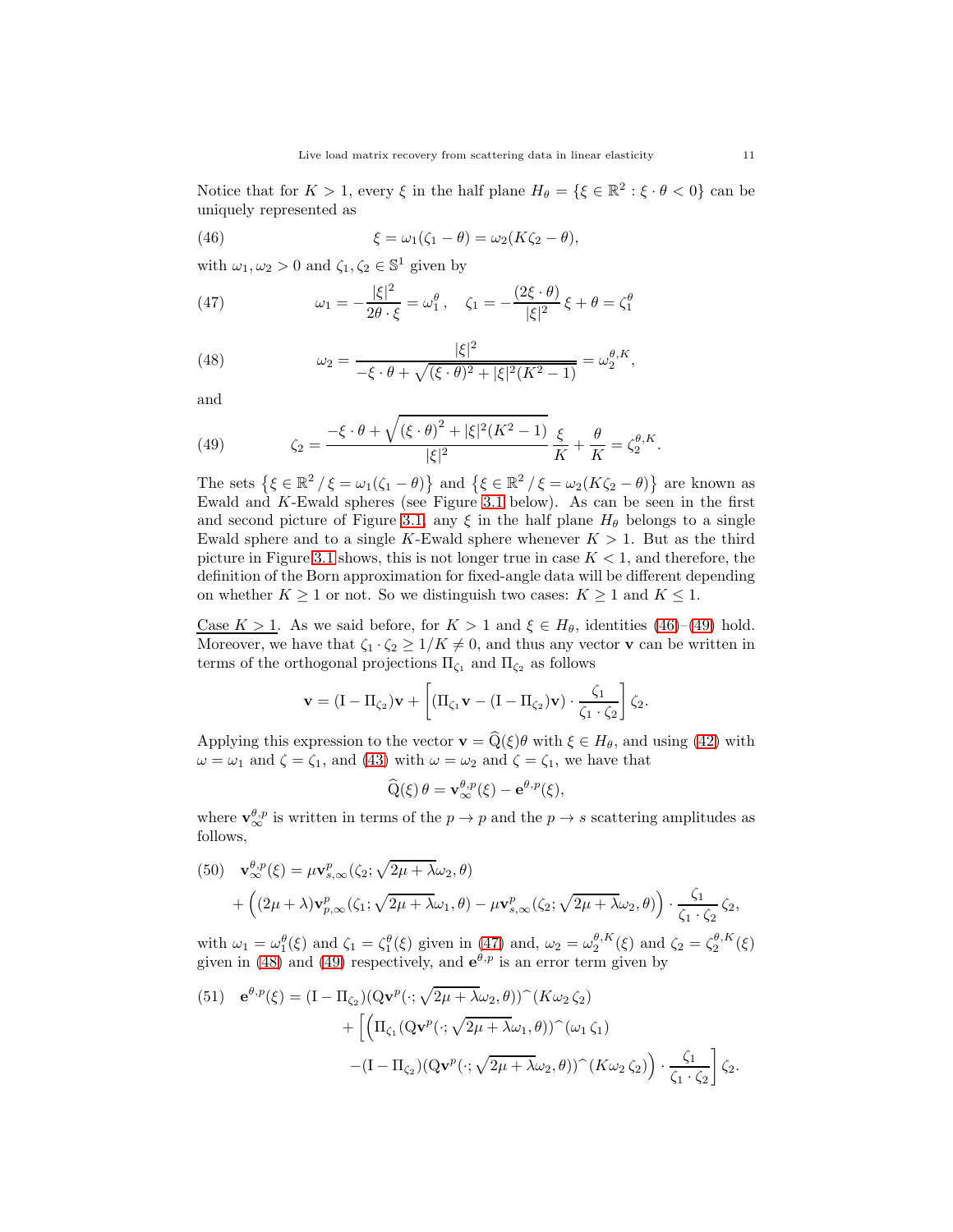

<span id="page-11-0"></span>FIGURE 3.1. K–Ewald spheres for different values of  $K = \sqrt{2\mu + \lambda}/\sqrt{\mu}$ .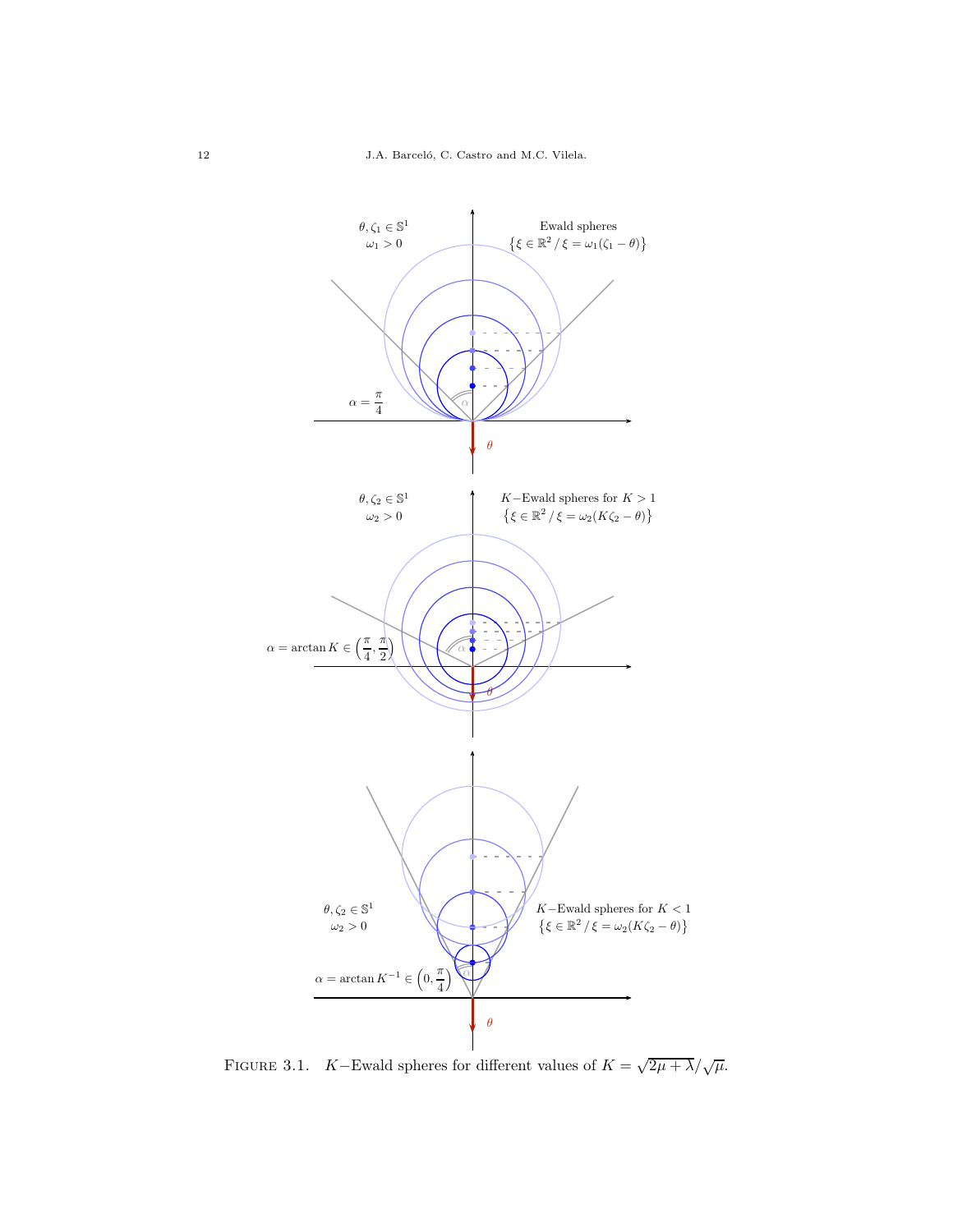In a similar way, we can write the vector  $\mathbf{v} = \widehat{Q}(\xi)\theta$  with  $\xi \in H_{-\theta}$  in the form

$$
\widehat{Q}(\xi)\,\theta = -\mathbf{v}_{\infty}^{-\theta,p}(\xi) + e^{-\theta,p}(\xi),
$$

and therefore, since  $\mathbb{R}^2 \setminus {\{\xi \in \mathbb{R}^2/\xi \cdot \theta = 0\}} = H_{\theta} \dot{\cup} H_{-\theta}$ , whenever  $\xi \cdot \theta \neq 0$  we have that

<span id="page-12-2"></span>(52) 
$$
\widehat{Q}(\xi)\theta = \left(\mathbf{v}^{\theta,p}_{\infty}(\xi) - \mathbf{e}^{\theta,p}(\xi)\right)\chi_{H_{\theta}}(\xi) - \left(\mathbf{v}^{-\theta,p}_{\infty}(\xi) - \mathbf{e}^{-\theta,p}(\xi)\right)\chi_{H_{-\theta}}(\xi).
$$

Arguing as before but replacing  $\theta$  by  $\theta^{\perp}$ , whenever  $\xi \cdot \theta^{\perp} \neq 0$  we get (53)

<span id="page-12-3"></span>
$$
\widehat{\mathbf{Q}}(\xi)\,\theta^\perp = \left(\mathbf{v}_\infty^{\theta^\perp,p}(\xi) - \mathbf{e}^{\theta^\perp,p}(\xi)\right)\chi_{H_{\theta^\perp}}(\xi) - \left(\mathbf{v}_\infty^{-\theta^\perp,p}(\xi) - \mathbf{e}^{-\theta^\perp,p}(\xi)\right)\chi_{H_{-\theta^\perp}}(\xi).
$$

Thus, in the case  $K \geq 1$ , it is natural to define the Born approximation for fixedangle data as follows:

<span id="page-12-0"></span>**Definition 3.6.** Let  $K > 1$ . Given Q a matrix of order 2 and an angle  $\theta \in \mathbb{S}^1$ , we define the *Born approximation for fixed-angle data* of Q as a matrix  $Q_B^{\theta}$  such that for any  $\xi \in \mathbb{R}^2 \setminus \{ \xi \in \mathbb{R}^2 / \xi \cdot \theta = 0 \text{ or } \xi \cdot \theta^{\perp} = 0 \},\$ 

(54) 
$$
\begin{aligned} Q_B^{\theta}(\xi)e_i &= (e_i \cdot \theta) \left( \mathbf{v}_{\infty}^{\theta,p}(\xi) \chi_{H_{\theta}}(\xi) - \mathbf{v}_{\infty}^{-\theta,p}(\xi) \chi_{H_{-\theta}}(\xi) \right) \\ &+ (e_i \cdot \theta^{\perp}) \left( \mathbf{v}_{\infty}^{\theta^{\perp},p}(\xi) \chi_{H_{\theta^{\perp}}}(\xi) - \mathbf{v}_{\infty}^{-\theta^{\perp},p}(\xi) \chi_{H_{-\theta^{\perp}}}(\xi) \right), \ i = 1, 2, \end{aligned}
$$

where  $\{e_1, e_2\}$  is the canonical base of  $\mathbb{R}^2$ , and  $\mathbf{v}_{\infty}^{\theta, p}$  is given in [\(50\)](#page-10-4).

<span id="page-12-4"></span>**Remark 3.7.** Note that although in the previous definition  $\xi \cdot \theta = 0$  and  $\xi \cdot \theta^{\perp} = 0$ are not allowed,  $Q_{\beta_1}^{\theta}$  is defined for all  $x \in \mathbb{R}^2$ , because if we write  $X_{\theta} = \mathbb{R}^2 \setminus \{\xi \in \mathbb{R}^2 : |\xi| \leq \pi \}$  $\mathbb{R}^2/\xi \cdot \theta = 0$  or  $\xi \cdot \bar{\theta}^{\perp} = 0$  we have that

<span id="page-12-5"></span>
$$
Q_B^{\theta}(x)e_i = \int_{\mathbb{R}^2} e^{i\xi \cdot x} \widehat{Q_B^{\theta}}(\xi)e_i d\xi = \int_{X_{\theta}} e^{i\xi \cdot x} \widehat{Q_B^{\theta}}(\xi)e_i d\xi.
$$

From the Definition [3.6](#page-12-0) and the identities [\(52\)](#page-12-2) and [\(53\)](#page-12-3) we have that

(55) 
$$
Q(x) = Q_B^{\theta}(x) - E^{\theta}(x), \qquad x \in \mathbb{R}^2,
$$

where  $E^{\theta} = E^{\theta}(Q)$  is the error term defined by

<span id="page-12-6"></span>(56) 
$$
\widehat{\mathbf{E}^{\theta}}(\xi)e_i = (e_i \cdot \theta) \left(\mathbf{e}^{\theta, p}(\xi)\chi_{H_{\theta}}(\xi) - \mathbf{e}^{-\theta, p}(\xi)\chi_{H_{-\theta}}(\xi)\right) + (e_i \cdot \theta^{\perp}) \left(\mathbf{e}^{\theta^{\perp}, p}(\xi)\chi_{H_{\theta^{\perp}}}(\xi) - \mathbf{e}^{-\theta^{\perp}, p}(\xi)\chi_{H_{-\theta^{\perp}}}(\xi)\right), \ i = 1, 2,
$$

with  $\xi \in \mathbb{R}^2 \setminus \{ \xi \in \mathbb{R}^2 / \xi \cdot \theta = 0 \text{ or } \xi \cdot \theta^{\perp} = 0 \}$  and  $\mathbf{e}^{\theta, p}$  given in [\(51\)](#page-10-5).

<span id="page-12-1"></span>**Remark 3.8.** This definition can be extended to dimension  $n > 2$  (see [\[6,](#page-25-3) Definition 4.1]), and notice that it depends on the choice of  $\theta^{\perp}$ .

Case  $K < 1$ . If  $K < 1$  we cannot use any more longitudinal incident waves, because in this case we cannot find  $\omega_2 > 0$  and  $\zeta_2 \in \mathbb{S}^1$  such that any  $\xi \in H_\theta$  can be represented as  $\xi = \omega_2(K\zeta_2 - \theta)$ . This is equivalent to saying that we cannot cover the half-plane  $H_{\theta}$  with K-Ewald spheres when  $K < 1$ , as shown in the third picture in Figure [3.1.](#page-11-0) But we can use transverse incident waves to define the Born approximation.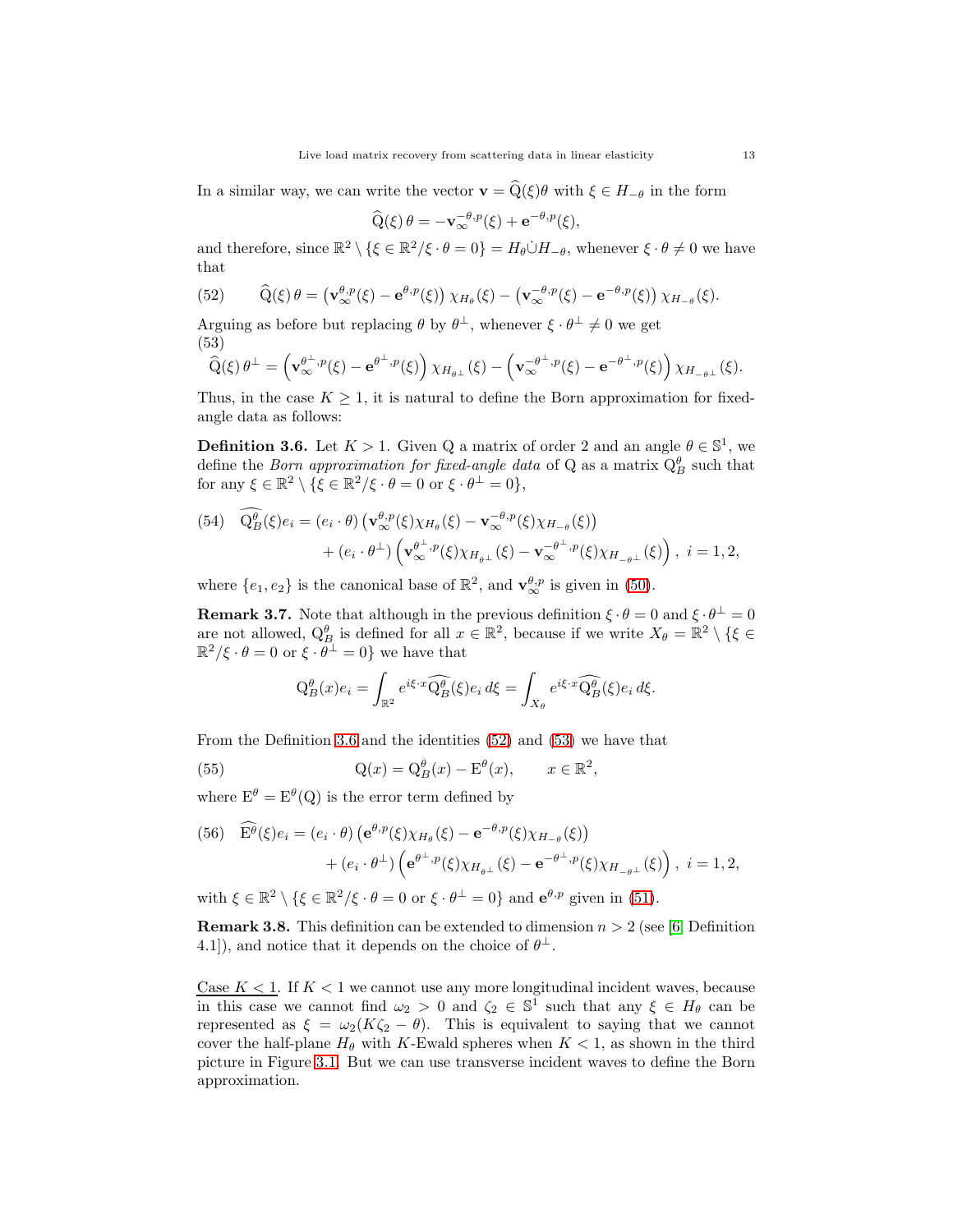More precisely, we will use [\(44\)](#page-9-2) and [\(45\)](#page-9-3), since in this case, every  $\xi \in H_{\theta^{\perp}}$  can be uniquely represented as

(57) 
$$
\xi = \tilde{\omega}_1(\tilde{\zeta}_1 - \theta^{\perp}) = \tilde{\omega}_2(K^{-1}\tilde{\zeta}_2 - \theta^{\perp}),
$$

with  $\tilde{\omega}_1 = \omega_1^{\theta^{\perp}}$  $\frac{\theta^{\perp}}{1}(\xi)$  and  $\tilde{\zeta}_1 = \zeta_1^{\theta^{\perp}}$  $\int_1^{\theta^{\perp}}(\xi)$  given by [\(47\)](#page-10-2) and,  $\tilde{\omega}_2 = \omega_2^{\theta^{\perp}, K^{-1}}(\xi)$  and  $\tilde{\zeta}_2 = \zeta_2^{\theta^{\perp}, K^{-1}}(\xi)$  given by [\(48\)](#page-10-3) and [\(49\)](#page-10-1) respectively. And therefore, arguing as in the other case, for any  $\xi \in \mathbb{R}^2 \setminus \{ \xi \in \mathbb{R}^2 / \xi \cdot \theta = 0 \text{ or } \xi \cdot \theta^{\perp} = 0 \}$  we have that

<span id="page-13-3"></span>(58) 
$$
\widehat{Q}(\xi)\theta = \left(\mathbf{v}_{\infty}^{\theta^{\perp},s}(\xi) - \mathbf{e}^{\theta^{\perp},s}(\xi)\right)\chi_{H_{\theta^{\perp}}}(\xi) - \left(\mathbf{v}_{\infty}^{-\theta^{\perp},s}(\xi) - \mathbf{e}^{-\theta^{\perp},s}(\xi)\right)\chi_{H_{-\theta^{\perp}}}(\xi),
$$

and

<span id="page-13-4"></span>(59) 
$$
\widehat{Q}(\xi) \theta^{\perp} = (\mathbf{v}_{\infty}^{-\theta,s}(\xi) - e^{-\theta,s}(\xi)) \chi_{H_{-\theta}}(\xi) - (\mathbf{v}_{\infty}^{\theta,s}(\xi) - e^{\theta,s}(\xi)) \chi_{H_{\theta}}(\xi),
$$
where

where

<span id="page-13-2"></span>(60) 
$$
\mathbf{v}_{\infty}^{\theta^{\perp},s}(\xi) = \mu \mathbf{v}_{s,\infty}^{s}(\tilde{\zeta}_{1}; \sqrt{\mu}\tilde{\omega}_{1}, \theta^{\perp}, \theta) + ((2\mu + \lambda)\mathbf{v}_{p,\infty}^{s}(\tilde{\zeta}_{2}; \sqrt{\mu}\tilde{\omega}_{2}, \theta^{\perp}, \theta) - \mu \mathbf{v}_{s,\infty}^{s}(\tilde{\zeta}_{1}; \sqrt{\mu}\tilde{\omega}_{1}, \theta^{\perp}, \theta)) \cdot \frac{\tilde{\zeta}_{2}}{\tilde{\zeta}_{1} \cdot \tilde{\zeta}_{2}} \tilde{\zeta}_{1},
$$

and

<span id="page-13-5"></span>(61) 
$$
\mathbf{e}^{\theta^{\perp},s}(\xi) = (\mathbf{I} - \Pi_{\tilde{\zeta}_1})(\mathbf{Q}\mathbf{v}^s(\cdot;\sqrt{\mu}\tilde{\omega}_1,\theta^{\perp},\theta))^{\widehat{\zeta}}(\tilde{\omega}_1\tilde{\zeta}_1) + \left[ \left( \Pi_{\tilde{\zeta}_2}(\mathbf{Q}\mathbf{v}^s(\cdot;\sqrt{\mu}\tilde{\omega}_2,\theta^{\perp},\theta))^{\widehat{\zeta}}(K^{-1}\tilde{\omega}_2\tilde{\zeta}_2) - (\mathbf{I} - \Pi_{\tilde{\zeta}_1})(\mathbf{Q}\mathbf{v}^s(\cdot;\sqrt{\mu}\tilde{\omega}_1,\theta^{\perp},\theta))^{\widehat{\zeta}}(\tilde{\omega}_1\tilde{\zeta}_1) \right) \cdot \frac{\tilde{\zeta}_2}{\tilde{\zeta}_1 \cdot \tilde{\zeta}_2} \right] \tilde{\zeta}_1.
$$

Thus the definition in this case is as follows.

<span id="page-13-0"></span>**Definition 3.9.** Let  $K < 1$ . Given Q a matrix of order 2 and an angle  $\theta \in \mathbb{S}^1$ , we define the *Born approximation for fixed-angle data* of Q as a matrix  $Q_B^{\theta}$  such that for any  $\xi \in \mathbb{R}^2 \setminus \{ \xi \in \mathbb{R}^2 / \xi \cdot \theta = 0 \text{ or } \xi \cdot \theta^{\perp} = 0 \}^1$  $\xi \in \mathbb{R}^2 \setminus \{ \xi \in \mathbb{R}^2 / \xi \cdot \theta = 0 \text{ or } \xi \cdot \theta^{\perp} = 0 \}^1$ ,

(62) 
$$
\widehat{Q_B^{\theta}}(\xi)e_i = (e_i \cdot \theta) \left( \mathbf{v}_{\infty}^{\theta^{\perp},s}(\xi) \chi_{H_{\theta^{\perp}}}(\xi) - \mathbf{v}_{\infty}^{-\theta^{\perp},s}(\xi) \chi_{H_{-\theta^{\perp}}}(\xi) \right) + (e_i \cdot \theta^{\perp}) \left( \mathbf{v}_{\infty}^{-\theta,s}(\xi) \chi_{H_{-\theta}}(\xi) - \mathbf{v}_{\infty}^{\theta,s}(\xi) \chi_{H_{\theta}}(\xi) \right), i = 1, 2,
$$

where  $\{e_1, e_2\}$  is the canonical base of  $\mathbb{R}^2$ , and  $\mathbf{v}_{\infty}^{\theta^{\perp},s}$  is given in [\(60\)](#page-13-2).

From this definition, [\(58\)](#page-13-3) and [\(59\)](#page-13-4) we have that

<span id="page-13-6"></span>(63) 
$$
Q(x) = Q_B^{\theta}(x) - E^{\theta}(x), \qquad x \in \mathbb{R}^2,
$$

where  $E^{\theta} = E^{\theta}(Q)$  is the error term defined by

<span id="page-13-7"></span>(64) 
$$
\widehat{\mathbf{E}^{\theta}}(\xi)e_i = (e_i \cdot \theta) \left( \mathbf{e}^{\theta^{\perp},s}(\xi) \chi_{H_{\theta^{\perp}}}(\xi) - \mathbf{e}^{-\theta^{\perp},s}(\xi) \chi_{H_{-\theta^{\perp}}}(\xi) \right) + (e_i \cdot \theta^{\perp}) \left( \mathbf{e}^{-\theta,s}(\xi) \chi_{H_{-\theta}}(\xi) - \mathbf{e}^{\theta,s}(\xi) \chi_{H_{\theta}}(\xi) \right), i = 1, 2,
$$

with  $\xi \in \mathbb{R}^2 \setminus \{ \xi \in \mathbb{R}^2 / \xi \cdot \theta = 0 \text{ or } \xi \cdot \theta^{\perp} = 0 \}$  and  $\mathbf{e}^{\theta^{\perp},s}$  given in [\(61\)](#page-13-5).

<span id="page-13-1"></span><sup>&</sup>lt;sup>1</sup>See Remark [3.7.](#page-12-4)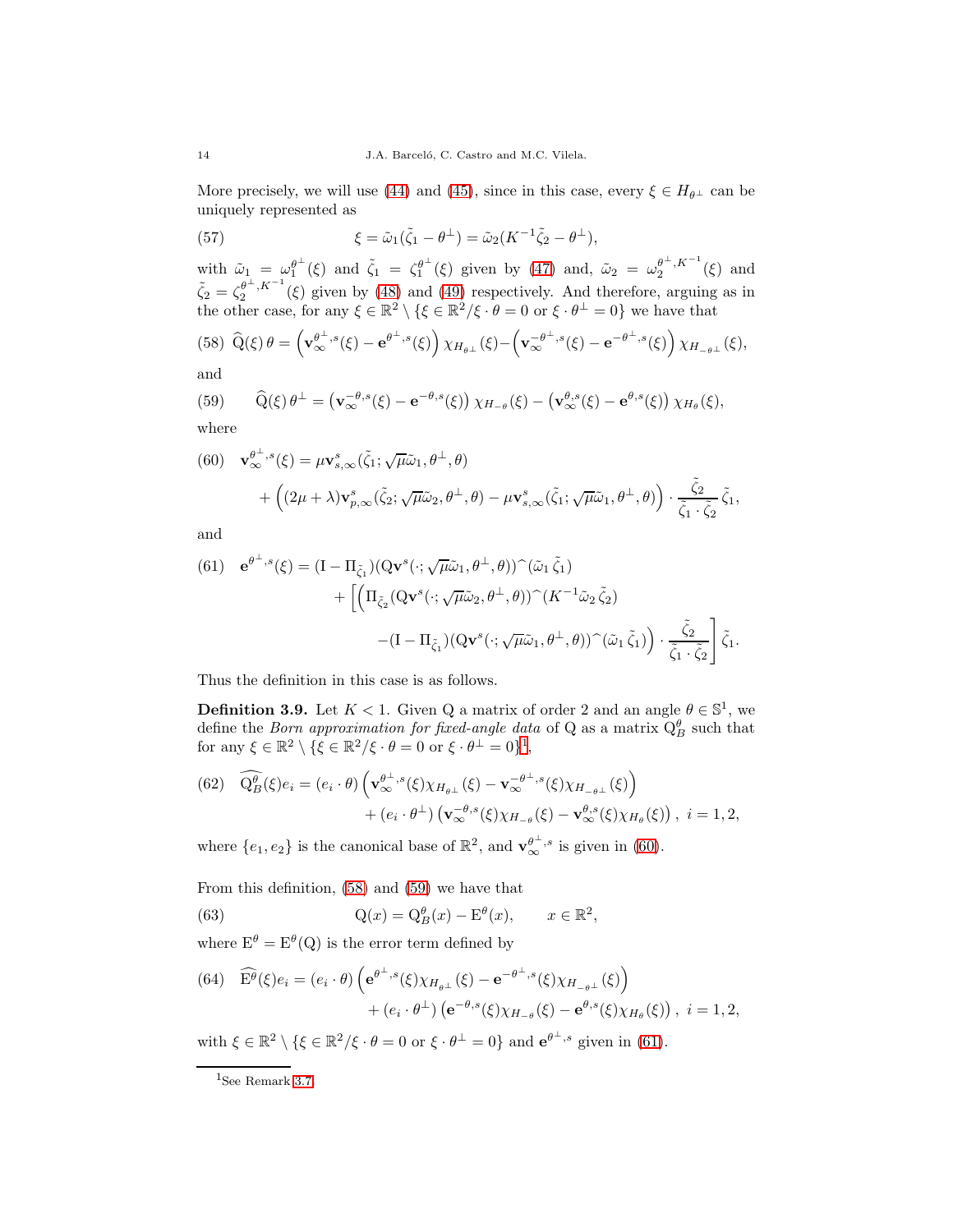<span id="page-14-0"></span>**Remark 3.10.** We note that if  $k_s > k_p$  only  $p \to p$  and  $p \to s$  data are needed to define the Born approximation, while for  $k_s < k_p$  only  $s \to p$  and  $s \to s$  data are needed.

Moreover, if  $k_s = k_p$  we can choose and use only the  $p \to p$  and  $p \to s$  data to define the Born approximation, or use only the  $s \to p$  and  $s \to s$  data. Thus in this case, we have two different Born approximations. This does not happen in the backscattering problem where all the scattering data are needed (see Definition [3.1\)](#page-8-0).

<span id="page-14-2"></span>We would like to point out that both definitions need four scattering data, but in the fixed-angle data case all of them are longitudinal or transverse scattering data depending on K.

#### 4. Iterative algorithms

In this section we explain the algorithms that allow us to recover the unknown load Q from its scattering data. They are iterative algorithms that construct a sequence of approximations where the first term is given by the corresponding Born approximation.

We split this section into two subsections. In the first one the known scattering data are the backscattering data, and in the second one are the fixed-angle scattering data.

4.1. Iterative algorithm for backscattering data. In this subsections we assume that Q is an unknown matrix but its Born approximation for backscattering data  $Q_B$  is known.

In [\(39\)](#page-8-7) we have an identity that writes the unknown load Q as the difference of  $Q_B$  and an error term named E. But this error term depends on the unknown load itself. Actually E is defined by  $(37)$ , where it is written in terms of the errors  $e^p$ and  $e^s$  given in [\(32\)](#page-7-6) and [\(35\)](#page-8-3) respectively. And since these errors are written in terms of Q, we have that  $E = E(Q)$ .

The idea of the iterative algorithm is to approximate this error term  $E(Q)$  by replacing the unknown matrix Q with a good approximation of it. As a first good approximation we have the Born approximation  $Q_B$ , and in each iteration, we obtain a better approximation  $Q_n$  that we can use to approximate the error term of the next iteration.

On the other hand, we have assumed that Q is compactly supported with support in  $B(0, R)$  where  $R > 0$ , but its Born approximation  $Q_B$ , defined by [\(38\)](#page-8-8), has not compact support. With this in mind, the iterative algorithm for the backscattering data is as follows:

<span id="page-14-1"></span>(65) 
$$
Q_1 = \chi_R Q_B
$$

$$
Q_{n+1} = \chi_R Q_B - \chi_R, E_n, \qquad n = 1, 2, ...
$$

where  $E_n = E(Q_n)$  with E given by [\(37\)](#page-8-6).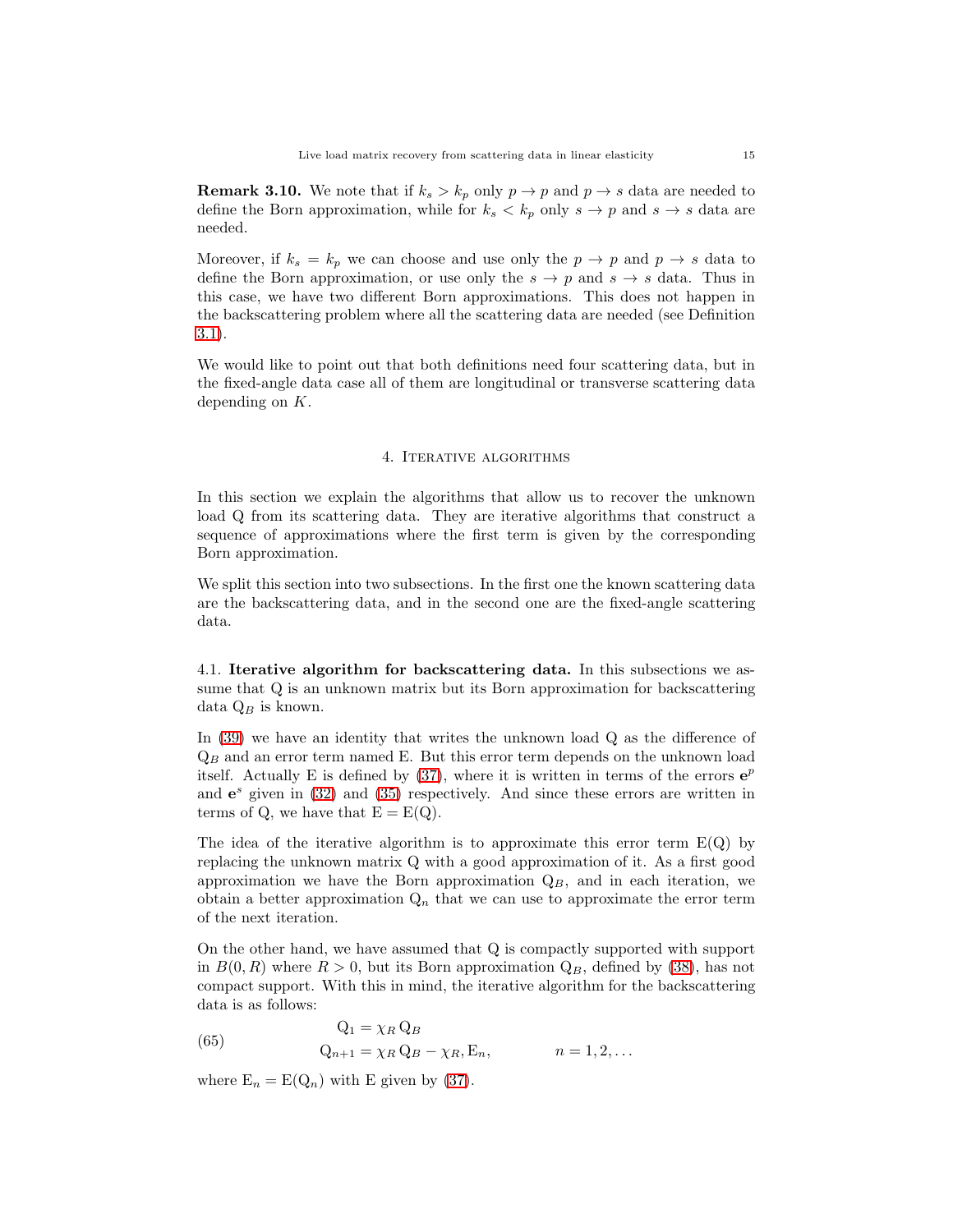

<span id="page-15-0"></span>Figure 4.2. Construction of the Fourier transform of the error term at the n-th iteration for backscattering data.

The key point in each iteration is the construction of the error term. The diagram in Figure [4.2](#page-15-0) shows the construction of the error at the n-th iteration.

In each iteration, given  $\xi \in \mathbb{R}^2$ , we use [\(40\)](#page-8-9) to get  $\omega = \omega(\xi)$  and  $\theta = \theta(\xi)$ . From here, we construct the four incident waves  $\mathbf{u}_i$ , two of them are plane p-waves and the other two are plane s-waves, and also the corresponding energies  $c^2$ . Then we introduce this information in the Lippmann-Schwinger equation given in [\(25\)](#page-6-3), taking  $Q = Q_n$ . Solving the four equations we have obtained in this way we get the corresponding scattered solutions  $\mathbf{v}_n^p$  or  $\mathbf{v}_n^s$ . In order to solve these equations we use the algorithm described in [\[3\]](#page-24-3). Once we have the scattered solutions we use the two that come from the plane p-waves in [\(32\)](#page-7-6) to construct the partial error term  $\mathbf{e}_n^p$ , and the two that come from the plane s-waves in [\(35\)](#page-8-3) to construct  $\mathbf{e}_n^p$ . In both identities, [\(32\)](#page-7-6) and [\(35\)](#page-8-3), we take  $Q = Q_n$ . Using these partial error terms in [\(37\)](#page-8-6) we get the Fourier transform of the error at the n-th iteration  $E_n(-2\omega\theta)e_i$ . This is just  $E_n(\xi)e_i$ , since  $\xi = -2\omega\theta$  (see Remark [3.2\)](#page-8-10). Finally, from here we obtain  $E_n(x)e_i$  by taking the inverse Fourier transform.

4.2. Iterative algorithm for fixed-angle data. In this subsection we again assume that Q is unknown but now we know its Born approximation for fixed-angle data  $Q_B^{\theta}$ .

We can argue as before because we have Q written as the difference between  $Q_B^{\theta}$ and an error term named  $E^{\theta} = E^{\theta}(Q)$  in the identity [\(55\)](#page-12-5) whenever  $K > 1$ , and in the identity  $(63)$  if  $K < 1$ . And therefore, the iterative algorithm for the fixed-angle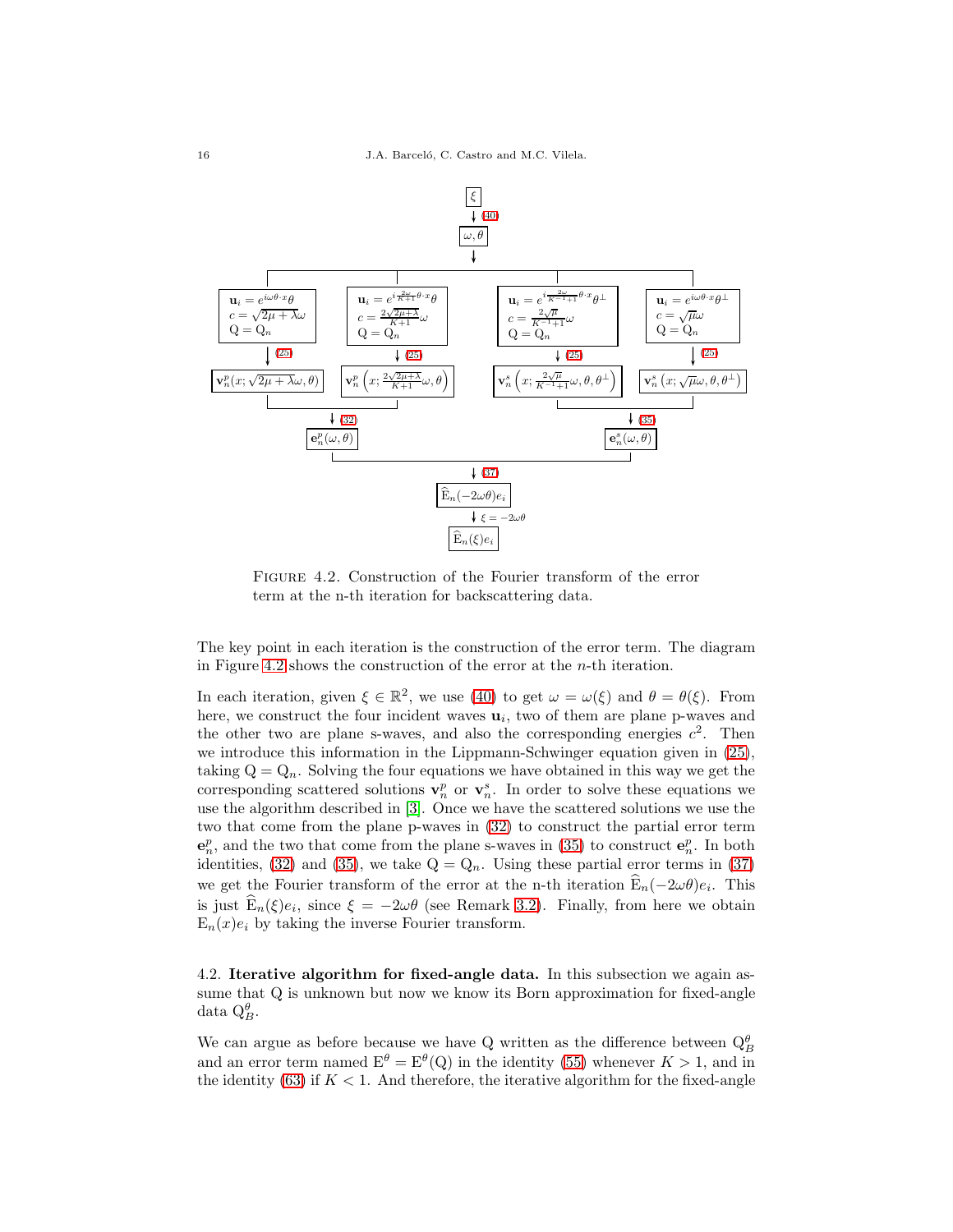Live load matrix recovery from scattering data in linear elasticity 17



<span id="page-16-0"></span>Figure 4.3. Construction of the Fourier transform of the error term at the *n*-th iteration for fixed angle  $\theta$  when  $K > 1$ .

data is as follows:

(66) 
$$
Q_1^{\theta} = \chi Q_B^{\theta}
$$

$$
Q_{n+1}^{\theta} = \chi Q_B^{\theta} - \chi E_n^{\theta}, \qquad n = 1, 2, ...
$$

where  $\chi$  is the cut-off function defined in the previous subsection and  $E_n^{\theta} = E^{\theta}(Q_n^{\theta})$ with  $E^{\theta}$  given by [\(56\)](#page-12-6) if  $K > 1$  and by [\(64\)](#page-13-7) if  $K < 1$ .

As before, the key point in each iteration is the construction of the error term, but now this is more complicated. The pictures in Figures [4.3](#page-16-0) and [4.4](#page-17-1) show the construction of the Fourier transform of the error term at the n-th iteration for  $K > 1$ . Similar diagrams can be constructed for the case  $K < 1$ .

For  $\theta$  fixed in  $\mathbb{S}^1$ , the lines  $\xi \cdot \theta = 0$  and  $\xi \cdot \theta^{\perp} = 0$  divide the space  $\mathbb{R}^2$  into four quadrants:  $H_{\theta} \cap H_{\theta^{\perp}}$ ,  $H_{\theta} \cap H_{-\theta^{\perp}}$ ,  $H_{-\theta} \cap H_{-\theta^{\perp}}$  and  $H_{-\theta} \cap H_{\theta^{\perp}}$ . And given  $\xi \in \mathbb{R}^2 \setminus \{ \xi \in \mathbb{R}^2 / \xi \cdot \theta = 0 \text{ or } \xi \cdot \theta^{\perp} = 0 \},\$  there exists a unique quadrant where  $\xi$ is. As one can see in [\(56\)](#page-12-6) and [\(64\)](#page-13-7), the construction of the error term is different depending on which quadrant  $\xi$  is in.

More precisely, in the case  $K > 1$ , if  $\xi \in H_\theta \cap H_{\theta^{\perp}}$ , from [\(56\)](#page-12-6) we have that just the partial error terms  $e_n^{\theta,p}(\xi)$  and  $e_n^{\theta^{\perp,p}(\xi)}$  are necessary to construct  $\widehat{E_n^{\theta}}(\xi)e_i$ , and similarly if  $\xi$  is in one of the other three quadrants (see Figure [4.3\)](#page-16-0). Therefore, it is sufficient to see how to construct each of these partial error terms. Following the diagram in Figure [4.4,](#page-17-1) to get  $e_n^{\theta,p}(\xi)$ , first of all we use [\(47\)](#page-10-2), [\(48\)](#page-10-3) and [\(49\)](#page-10-1) to define  $\omega_1^{\theta}$ ,  $\zeta_2^{\theta}$ ,  $\omega_2^{\theta,K}$  and  $\zeta_2^{\theta,K}$ . This can be done because  $\xi \in H_{\theta}$ . From here, we construct two incident waves  $\mathbf{u}_i$  and the corresponding energies  $c^2$ . Both waves are plane pwaves. Introducing this information in the Lippmann-Schwinger equation given in [\(25\)](#page-6-3) with  $Q = Q_n^{\theta}$ , and solving the two equations we obtain the two corresponding scattered solutions  $\mathbf{v}_n^p$ . Finally, using them in [\(51\)](#page-10-5) we get  $\mathbf{e}_n^{\theta,p}(\xi)$ . In a similar way we can obtain the other three partial errors,  $e_n^{-\theta,p}(\xi)$ ,  $e_n^{\theta^{\perp},p}(\xi)$  and  $e_n^{-\theta^{\perp},p}(\xi)$ .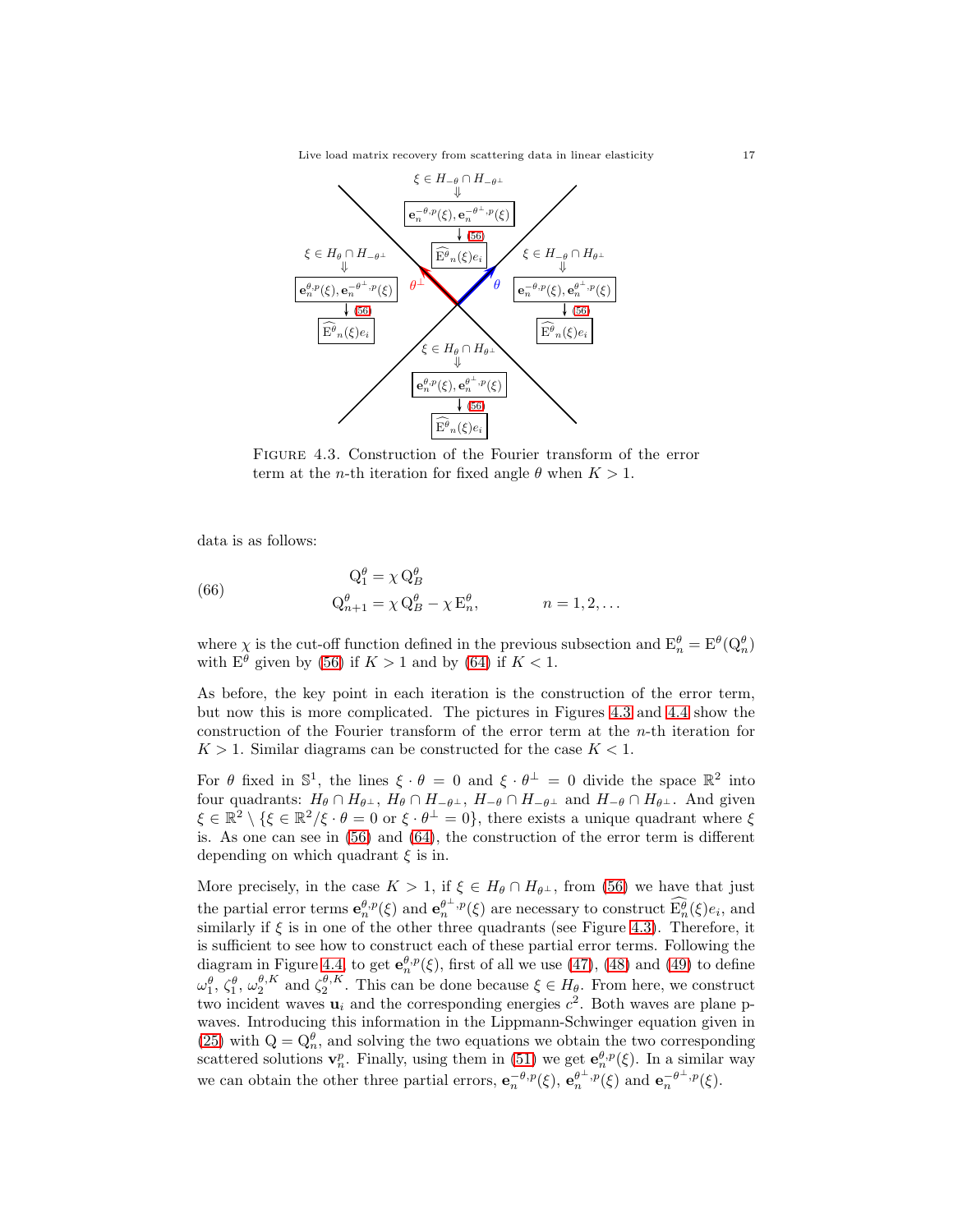

FIGURE 4.4. Construction of the error  $e_n^{\theta, p}(\xi)$  at the n-th iteration when  $\xi \in H_{\theta}$ .

### <span id="page-17-1"></span>5. Numerical approximation

<span id="page-17-0"></span>In this section we describe the numerical method to find both the Born approximation and the sequence of loads  $Q_n$  and  $Q_n^{\theta}$  defined in the previous section from the corresponding scattering data. We focus on the backscattering situation given in Definition [3.1](#page-8-0) since the other cases, namely the fixed angle scattering both for  $K > 1$  (Definition [3.6\)](#page-12-0) and  $K < 1$  (Definition [3.9\)](#page-13-0), can be treated similarly.

We adapt the trigonometric collocation introduced in [\[17\]](#page-25-12) for the scalar equation, (Helmholtz equation). The required scattered waves are obtained using the numerical algorithm described in [\[3\]](#page-24-3).

# 5.1. Finite dimensional trigonometric space. Given  $R > 0$ , we define

$$
G_R = \{ x = (x_1, x_2) \in \mathbb{R}^2 : |x_k| < R, \ k = 1, 2 \} \, .
$$

The family of exponentials

$$
\varphi_j(x) = \frac{e^{i\pi j \cdot x/R}}{2R}, \quad j = (j_1, j_2) \in \mathbb{Z}^2,
$$

constitutes an orthonormal basis on  $L^2(G_R)$  with the norm

$$
||u||_0^2 = \int_{G_R} |u(x)|^2 dx.
$$

We also introduce the space  $H^{\eta} = H^{\eta}(G_R)$  which consists of 2R-multiperiodic functions (distributions) having finite the norm

$$
||u||_{\eta}^{2} = \sum_{j \in \mathbb{Z}^{2}} (1 + |j|)^{2\eta} |\widehat{u}_{j}|^{2},
$$

where

$$
\widehat{u}_j = \int_{G_R} u(x) \overline{\varphi_j(x)} dx = \frac{(u \chi_{G_R}) \widehat{(\xi_j)}}{2R}, \qquad \xi_j = \frac{j}{2R}, \quad j \in \mathbb{Z}^2.
$$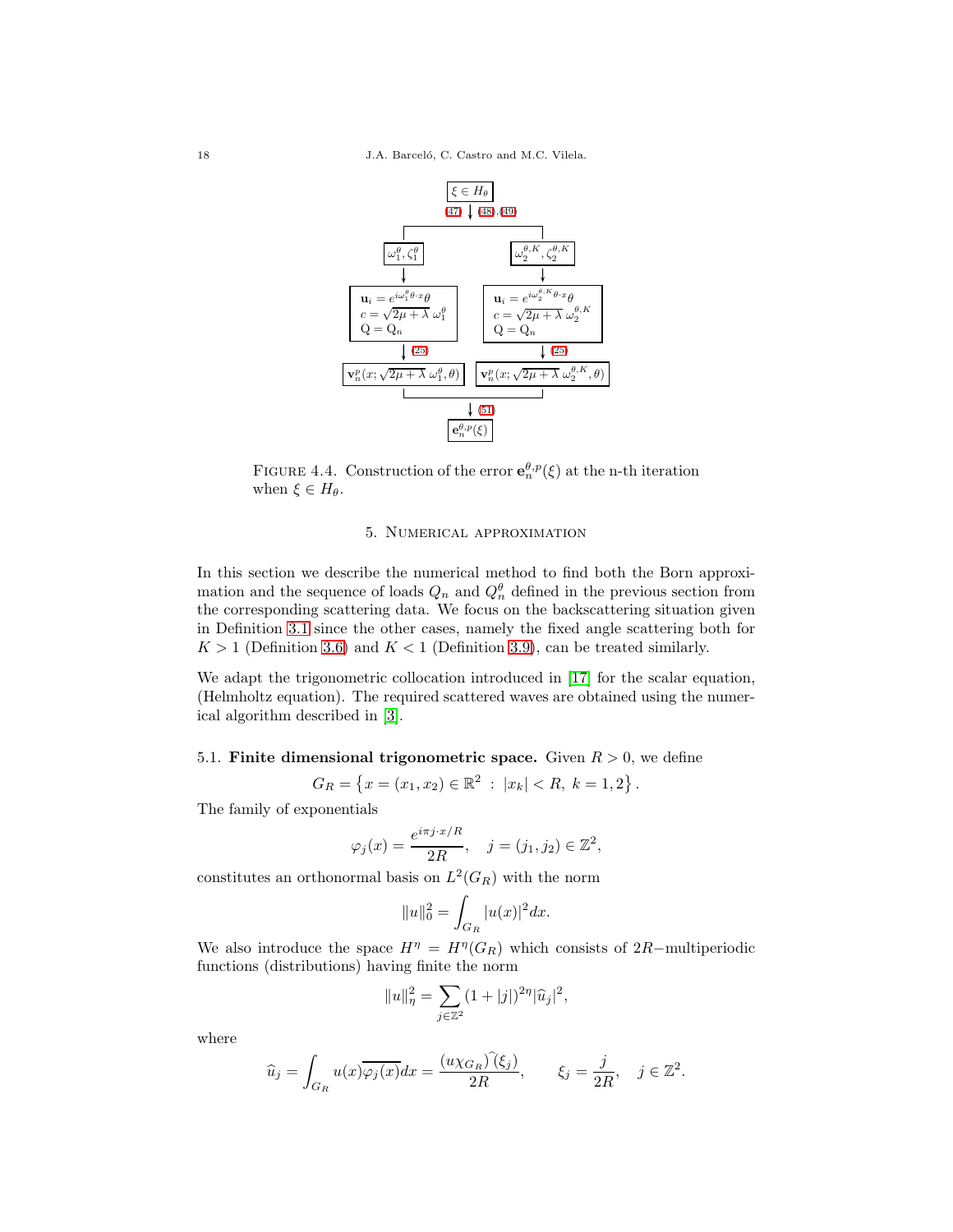Note that  $\hat{u}_j$  is the j-th Fourier coefficient of u with respect to the orthonormal family  $\{\varphi_j\}_{j\in\mathbb{Z}^2}$ .

We now introduce a finite dimensional approximation of  $H<sup>\eta</sup>$ . Let us consider  $h =$  $2R/N$  with  $N \in \mathbb{N}$  and a mesh on  $G_R$  with grid points  $jh, j \in \mathbb{Z}_h^2$  and

$$
\mathbb{Z}_h^2 = \left\{ j = (j_1, j_2) \in \mathbb{Z}^2 \; : \; -\frac{N}{2} \le j_k < \frac{N}{2}, \; k = 1, 2 \right\}.
$$

We denote by  $\mathcal{T}_h$  the finite dimensional subspace of trigonometric polynomials of the form

$$
v^h = \sum_{j \in \mathbb{Z}_h^2} c_j \varphi_j, \qquad c_j \in \mathbb{C}.
$$

Any  $v^h \in \mathcal{T}_h$  can be represented either through the Fourier coefficients

$$
v^{h}(x) = \sum_{j \in \mathbb{Z}_{h}^{2}} \widehat{v^{h}}_{j} \varphi_{j}(x),
$$

or the nodal values

$$
v^h(x)=\sum_{j\in\mathbb{Z}_h^2}v^h(jh)\;\varphi^h_j(x),
$$

where  $\varphi_j^h(kh) = \delta_{jk}$ , more specifically

$$
\varphi_j^h(x) = \frac{h^2}{(2R)^2} \sum_{k \in \mathbb{Z}_h^2} e^{i\pi k \cdot (x - jh)/R}.
$$

For a given  $v^h \in \mathcal{T}_h$ , abusing notation, we write its Fourier coefficients as  $v^h =$  ${v^h}_j$ <sub>j</sub> $\in \mathbb{Z}_h^2$  and its nodal values as  $v^h = {v^h}(jh)$ <sub>j $\in \mathbb{Z}_h^2$ </sub>. These Fourier coefficients and nodal values are related by the discrete Fourier transform  $\mathcal{F}_h$  as follows:

$$
2R\,\widehat{v^h} = h^2 \mathcal{F}_h v^h, \qquad v^h = \frac{2R}{h^2} \mathcal{F}_h^{-1} \widehat{v^h}.
$$

Here, as usual,  $\mathcal{F}_h$  relates two sequences  $x = \{x(n)\}_{n \in \mathbb{Z}_h^2}$  and  $X = \{X(j)\}_{j \in \mathbb{Z}_h^2}$ according to

$$
\mathcal{F}_h x(j) = X(j) = \sum_{n \in \mathbb{Z}_h^2} x(n) e^{-i2\pi n/N}, \qquad j \in \mathbb{Z}_h^2,
$$

and

$$
\mathcal{F}_h^{-1}X(n) = x(n) = \frac{(2R)^2}{h^2} \sum_{j \in \mathbb{Z}_h^2} X(j)e^{i2\pi j/N}, \qquad n \in \mathbb{Z}_h^2.
$$

This definition coincides with the usual one in numerical codes (as MATLAB) up to a translation, since it considers  $-\frac{N}{2} \le j_k < \frac{N}{2}$  instead of  $0 \le j_k < N$ . This must be taken into account in the implementation.

The space  $H^{\eta}$  and its finite dimensional approximation contains scalar functions but we need to extend these to vector-valued functions and to matrix-valued functions. This can be done component by component, so that

$$
\mathbf{v}^h = (v_1^h, v_2^h) \in \mathcal{T}_h \times \mathcal{T}_h \quad \text{and} \quad Q^h = \begin{pmatrix} Q_{11}^h & Q_{12}^h \\ Q_{21}^h & Q_{22}^h \end{pmatrix} \in \mathcal{M}_{2 \times 2}(\mathcal{T}_h).
$$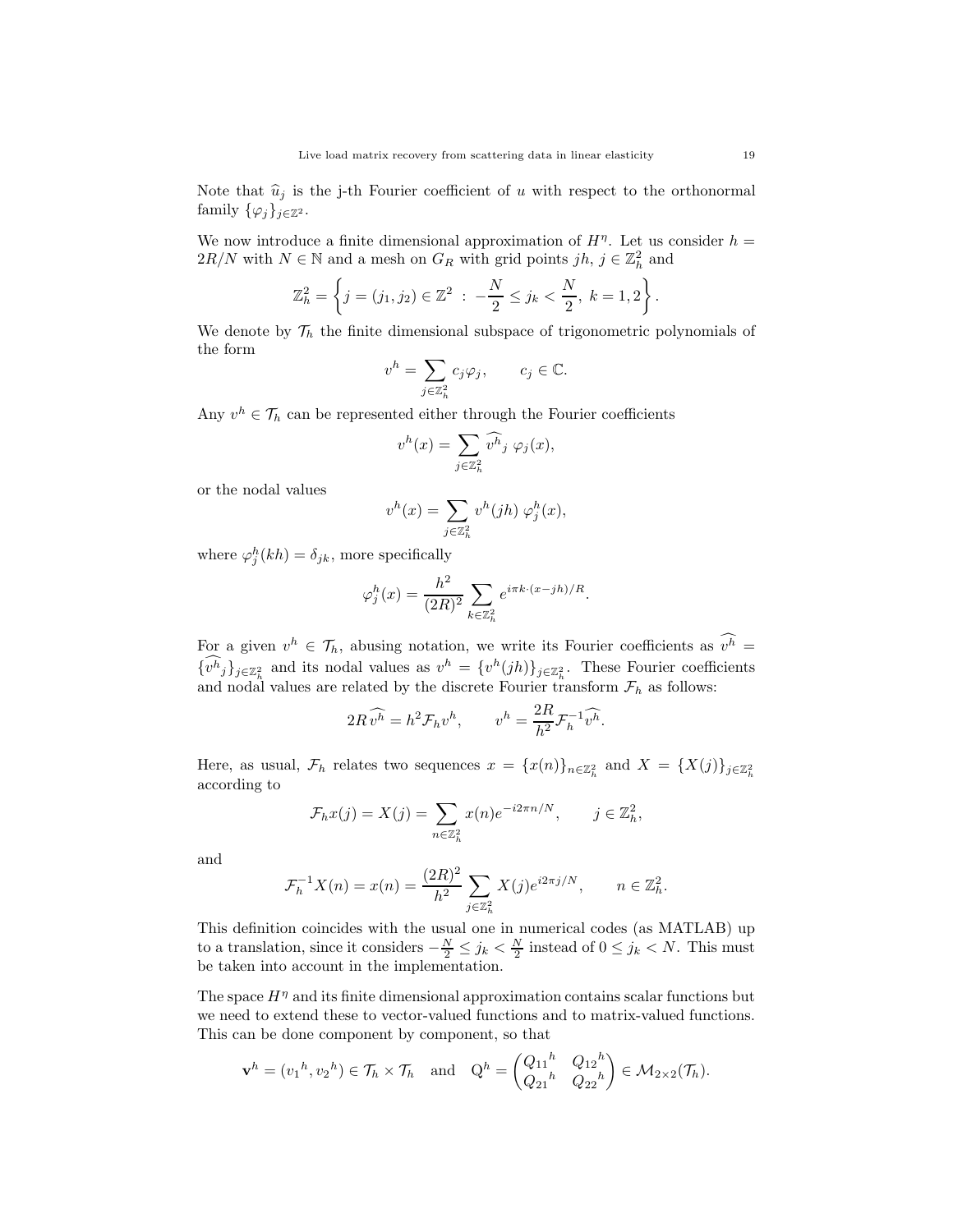5.2. Finite dimensional setting. We first focus on the numerical method to approximate  $Q_B$  from the backscattering data, that we assume known.

Using the definition given in [\(38\)](#page-8-8) we can construct the following finite dimensional version of  $Q_B$ :

<span id="page-19-1"></span>(67) 
$$
Q_B^h(x) = \sum_{j \in \mathbb{Z}_h^2} Q_B^h(jh)\varphi_j^h(x) \in \mathcal{M}_{2 \times 2}(\mathcal{T}_h),
$$

where for  $i = 1, 2$ 

(68) 
$$
h^2 Q_B^h e_i = 2R \mathcal{F}_h^{-1} \widehat{Q}_B^h e_i,
$$

with

$$
\widehat{\mathrm{Q}_{B}^{h}}e_{i} = \frac{1}{2R} \left\{ (e_{i} \cdot \theta(\xi_{j})) \mathbf{v}_{\infty}^{p}(\omega(\xi_{j}), \theta(\xi_{j})) + (e_{i} \cdot \theta^{\perp}(\xi_{j})) \mathbf{v}_{\infty}^{s}(\omega(\xi_{j}), \theta(\xi_{j})) \right\}_{j \in \mathbb{Z}_{h}^{2}},
$$

 $\xi_j = \frac{j}{2R}$ , and  $\omega(\xi_j)$ ,  $\theta(\xi_j)$  given by

<span id="page-19-0"></span>
$$
\omega(\xi_j) = \frac{|\xi_j|}{2}, \quad \theta(\xi_j) = -\frac{\xi_j}{|\xi_j|},
$$

in such a way that  $\xi_j = -2\omega(\xi_j)\theta(\xi_j)$  (see Remark [3.2](#page-8-10) above).

Note that  $Q_B^h e_i$  is computed from a single inverse discrete Fourier transform from the values of the far fields  $\mathbf{v}^p_{\infty}(\omega(\cdot), \theta(\cdot))$  and  $\mathbf{v}^s_{\infty}(\omega(\cdot), \theta(\cdot))$  at the mesh points  $\xi_j$ with  $j \in \mathbb{Z}_h^2$ . More precisely, the numerical approximation is obtained from the following process:

# Algorithm 2:

- (1) Choose h according to the mesh grid where we will compute the nodal values of  $Q_B^h$ .
- (2) Construct the mesh  $\xi_j = j/(2R)$  with  $j \in \mathbb{Z}_h^2$ .
- (3) Evaluate  $\mathbf{v}^p_{\infty}(\omega(\cdot), \theta(\cdot))$  and  $\mathbf{v}^s_{\infty}(\omega(\cdot), \theta(\cdot))$  given respectively by [\(31\)](#page-7-7) and [\(34\)](#page-8-4) at the mesh points  $\xi_i$ .
- (4) Invert the discrete Fourier transform in [\(68\)](#page-19-0) to obtain the values of both  $Q_B^h e_1$  and  $Q_B^h e_2$  at the nodes  $x_j$ . This gives the four componentes of the matrix  $Q_B^h$ .

We now consider the iterative process described in  $(65)$ . The following algorithm is a detailed discrete version of the Algorithm 1 in the introduction.

# Algorithm 3:

- (1) Choose h according to the mesh grid where we will compute the nodal values of  $Q_B^h$ .
- (2) Construct the mesh  $\xi_j = j/(2R)$  with  $j \in \mathbb{Z}_h^2$ .
- (3) Compute  $Q_B^h$  following the algorithm 2 above and define  $Q_1 = \chi_R Q_B^h$ .
- (4) We set  $M \in \mathbb{N}$  and for  $n = 1, 2, \dots, M$  we define  $Q_{n+1}$  from  $Q_n$  as follows: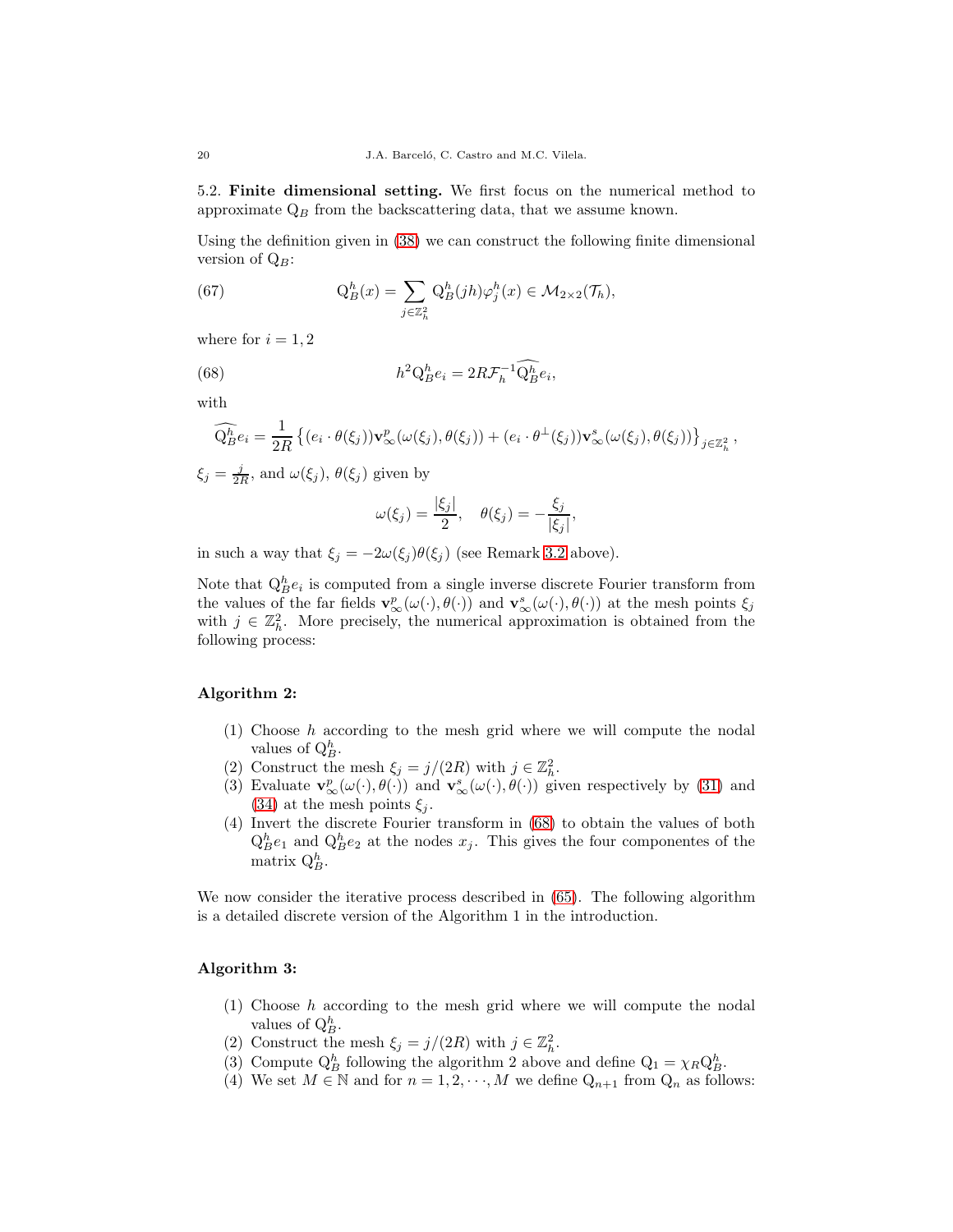Live load matrix recovery from scattering data in linear elasticity 21

- (i) Solve [\(25\)](#page-6-3) four times with  $Q = Q_n$  always but with four different incident waves  $u_i$  to get the four corresponding scattered solutions (see Figure [4.2](#page-15-0) for more details). To do this use the method given in [\[3\]](#page-24-3).
- (ii) Evaluate  $\mathbf{e}^p(\omega(\cdot), \theta(\cdot))$  and  $\mathbf{e}^s(\omega(\cdot), \theta(\cdot))$  given respectively by [\(32\)](#page-7-6) and [\(35\)](#page-8-3) at the mesh points  $\xi_j$ .
- (iii) Construct the finite dimensional version of  $E_n$

$$
E_n^h(x) = \sum_{j \in \mathbb{Z}_h^2} E_n^h(jh)\varphi_j^h(x) \in \mathcal{M}_{2 \times 2}(\mathcal{T}_h)
$$

where for  $i = 1, 2$ 

$$
h^2 \mathcal{E}_n^h e_i = 2R \mathcal{F}_h^{-1} \widehat{\mathcal{E}_n^h} e_i
$$

with

$$
\widehat{E}_n^h e_i = \frac{1}{2R} \left\{ (e_i \cdot \theta(\xi_j)) \mathbf{e}^p(\omega(\xi_j), \theta(\xi_j)) + (e_i \cdot \theta^\perp(\xi_j)) \mathbf{e}^s(\omega(\xi_j), \theta(\xi_j)) \right\}_{j \in \mathbb{Z}_h^2}
$$
\n(iv) Write\n
$$
Q_{n+1}^h = \chi_R Q_B^h - \chi_R E_n^h.
$$

5.3. Convergence of the numerical approximation. Here we give estimates for the error of the numerical approximation  $\mathbf{Q}_{Bh}$  in [\(67\)](#page-19-1) with respect to a periodized version of the Born approximation  $Q_B$ . The following result is an easy consequence of the scalar analogous in [\[5\]](#page-25-10) and it establishes the convergence of the numerical Born approximation to the continuous one, up to a possible aliasing effect.

**Theorem 5.1.** Let  $Q_B$  the Born approximation of a load  $Q(x)$  defined by [\(38\)](#page-8-8). Let  $\mathcal{Q}_B^{\sharp}$  the periodized version of  $\mathcal{Q}_B$  defined as

(69) 
$$
\mathcal{Q}_B^{\sharp}(x) = \sum_{j \in \mathbb{Z}_h^2} \mathcal{Q}_B(x + 2Rj).
$$

If  $Q_B^{\sharp} \in H^{\eta}$  for some  $\eta > 0$ , then

<span id="page-20-1"></span>
$$
\|\mathbf{Q}_{B}^{h} - \mathbf{Q}_{B}^{\sharp}\|_{0} \leq h^{\eta} \|\mathbf{Q}_{B}^{\sharp}\|_{\eta}, \quad h > 0,
$$

where  $Q_B^h \in \mathcal{M}_{2\times 2}(\mathcal{T}_h)$  is the solution of [\(67\)](#page-19-1) and  $||Q||_{\eta} = \max_{i,j=1,2} ||Q_{ij}||_{\eta}$ .

<span id="page-20-0"></span>**Remark 5.2.** The periodic version of  $Q_B$  given in [\(69\)](#page-20-1) will coincide with  $Q_B$  in  $G_R$  only if  $Q_B$  is compactly supported in  $G_R$ . We do not know if this is the case, in general, but the numerical experiments below suggest that this is not the case.

## 6. Numerical experiments

In this section we illustrate with numerical experiments the Born approximation both for backscattering and fixed angle data. We also show the efficiency of the iterative algorithms described in Section [4](#page-14-2) that we discretize following Section 5.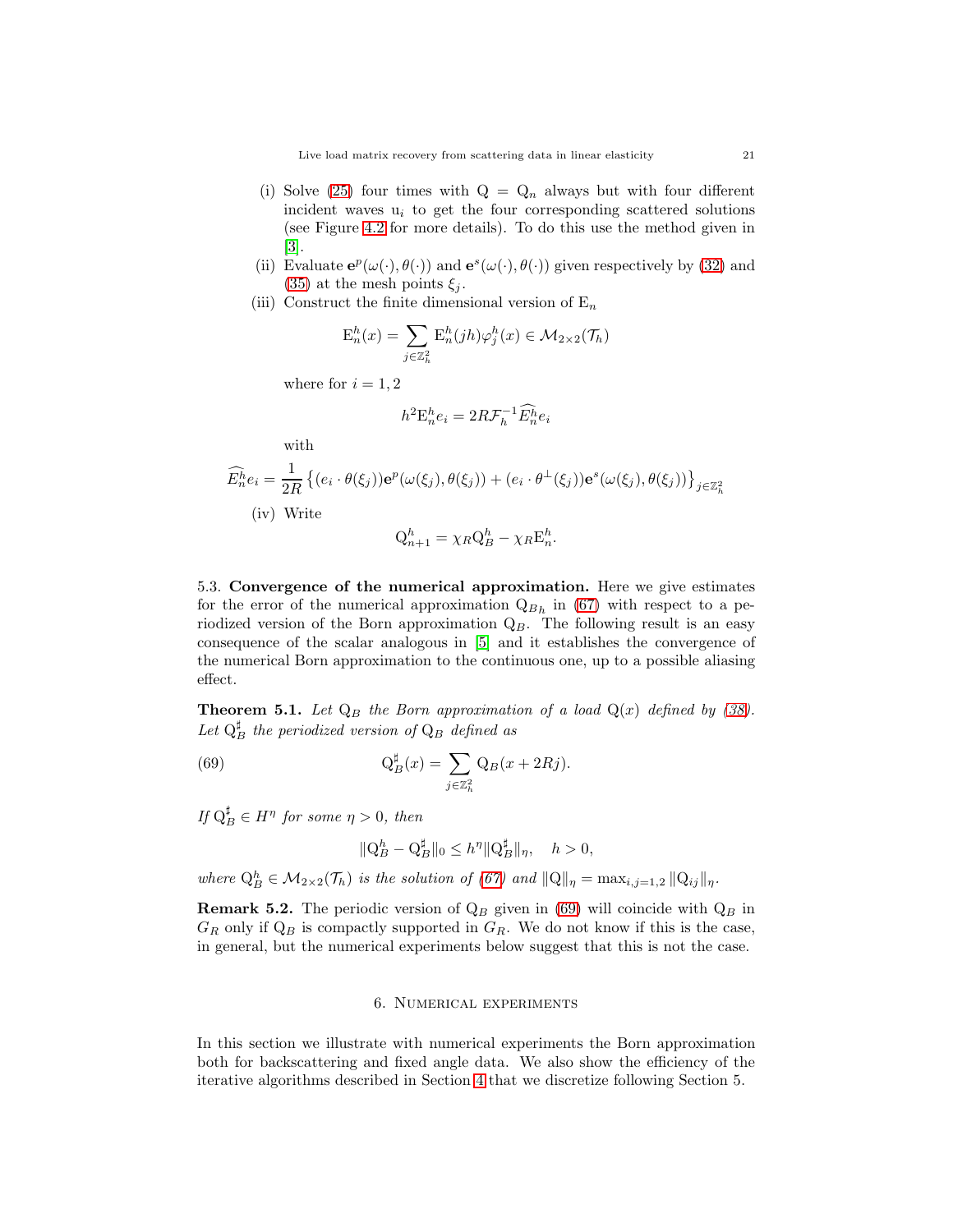6.1. Born approximation. We focus on the backscattering case since we did not find significant differences when simulating the Born approximation for fixed angle data.

We consider matrices of the form

<span id="page-21-0"></span>(70) 
$$
Q(x) = q(x) \begin{pmatrix} 1 & 1 \\ 1 & 1 \end{pmatrix}, \quad x = (x_1, x_2),
$$

for a scalar function  $q(x)$ . We have tried with other situations as diagonal, nonsymmetric and anti-symmetric matrices with similar results. We present here two different situations corresponding to a discontinuous load given by

<span id="page-21-2"></span>(71) 
$$
q(x) = \begin{cases} 1.2, & \text{if } |x_1| + |x_2| < 0.2 \\ 1, & \text{if } 0.6 < |x| < 0.8 \\ 0, & \text{otherwise.} \end{cases}
$$

and a smooth one given by

<span id="page-21-1"></span>(72) 
$$
q(x) = \max(0, e^{-5|x - (0.5,0)|^2}) + 1.5e^{-4|x - (-1,0.8)/2|^2}
$$

$$
+ 2e^{-7|x - 0.4(-1,-1)|^2 - 0.4}.
$$

Both functions have support in the domain  $|x| < 1$ . However, as computational domain we choose the larger region  $|x| < 2 = R$  since this allows us to recover the load from the inverse Fourier transform in a finer mesh for the frequency space, and this improves the precision of the reconstruction.

In the experiments below we take the Lamé parameters  $\lambda = 2$  and  $\mu = 1$  but other values of the Lamé parameters provide similar results.

It is worth mentioning that, as we said in the introduction, the known theoretical results for the existence of the Born approximation require the matrix Q to be symmetric and with all the components  $C<sup>1</sup>$  functions. However, as we show below none of these conditions seem to be relevant when simulating the Born approximation, and the known theoretical results can be probably extended to more general situations.

We also note that the Born approximation is defined as a complex function even if the original matrix is real. In our experiments we have observed that the Born approximation has a small complex component that we do not consider. More precisely, we compare the matrix load with the real part of its Born approximation.

Experiment 1. We first illustrate how good is the Born approximation to simulate the matrix load. In Figure [6.5](#page-22-0) we compare the central section of both the first component of the load  $Q_{11}(x_1, 0)$  and the real part of its Born approximation  $Q_{B11}(x_1, 0)$ . We observe that the Born approximation provides a fairly good approximation of the load, even if it is not smooth.

Experiment 2. Here we compute the Born approximation for larger loads. More precisely, we have multiplied by 10 both loads considered in the previous experiment. We see in Figure [6.6](#page-22-1) that the Born approximation is not so close but still recover the aspect of the load. We also appreciate that the Born approximation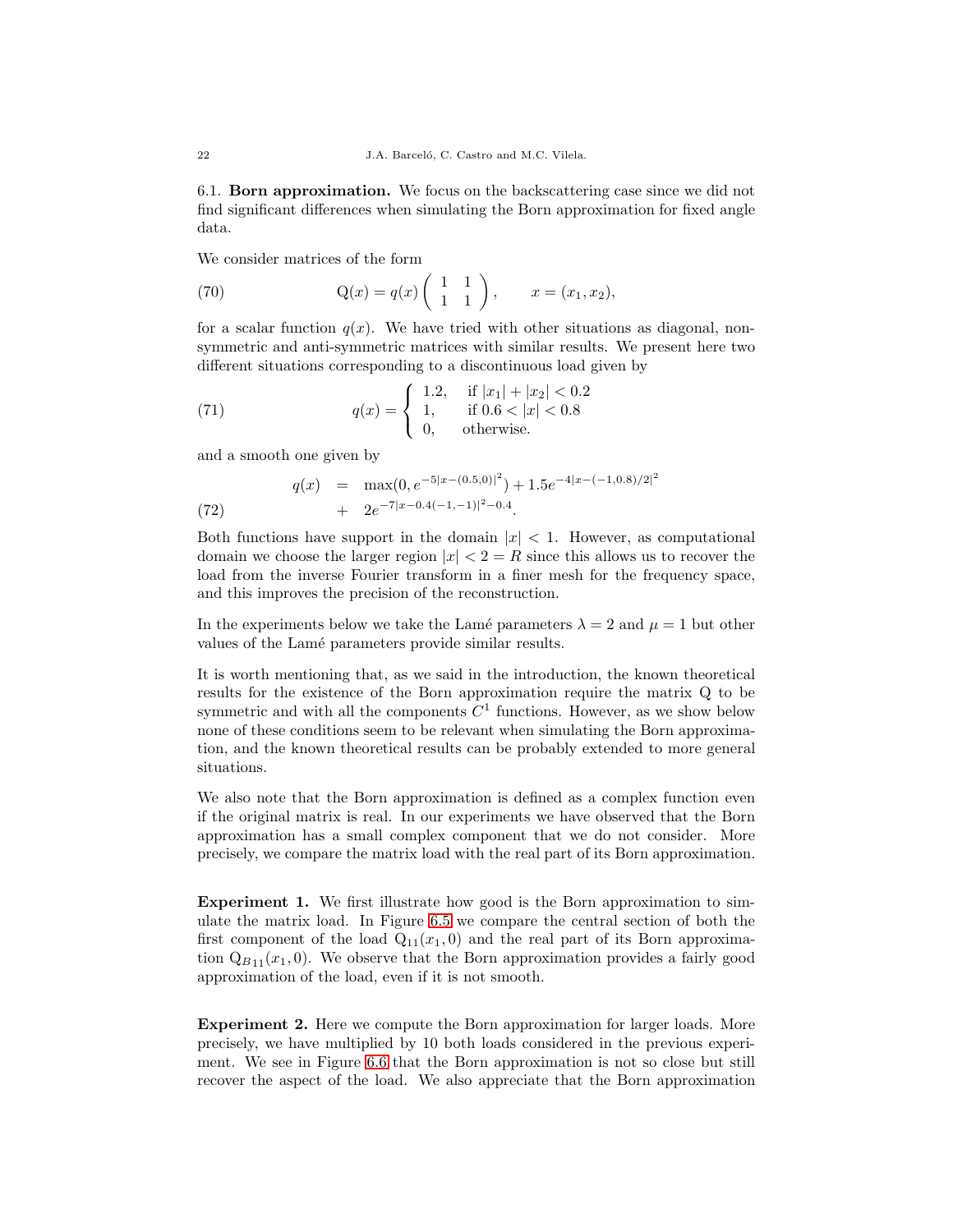

<span id="page-22-0"></span>FIGURE 6.5. Experiment 1: central section of the first component of the load (dash) and the real part of its Born approximation (solid) with backscattering data. The discretization parameter is  $h = 2^{-6}.$ 



<span id="page-22-1"></span>FIGURE 6.6. Experiment 2: central section of the first component of the load (dash) and the real part of its Born approximation (solid) obtained with backscattering data. The discretization parameter here is  $h = 2^{-6}$ 

is able to to detect the discontinuities in the left simulation. The recovery of singularities is a known property of the Born approximation both for backscattering and fixed angle scattering data, even for large loads (see [\[6,](#page-25-3) Corollary 1.2] and [\[8,](#page-25-4) Theorem 1.1]). We appreciate this better in the next experiment.

Experiment 3. Now we illustrate further the recovery of singularities of the Born approximation with a new experiment. We have considered the diagonal Lipschitz load given by  $Q(x) = \alpha(1-(|x_1|+|x_2|))$ I for different values of  $\alpha$ . In Figure [6.7](#page-23-0) the central cross section of the load  $Q_{11}(x_1, 0)$  and its Born approximation  $Q_{B11}(x_1, 0)$ for  $\alpha = 10$  (left) and  $\alpha = 20$  (right) are plotted. We observe that, even if the Born approximation is far from the load, it has a jump in the derivative at the same point as Q<sup>11</sup> has it.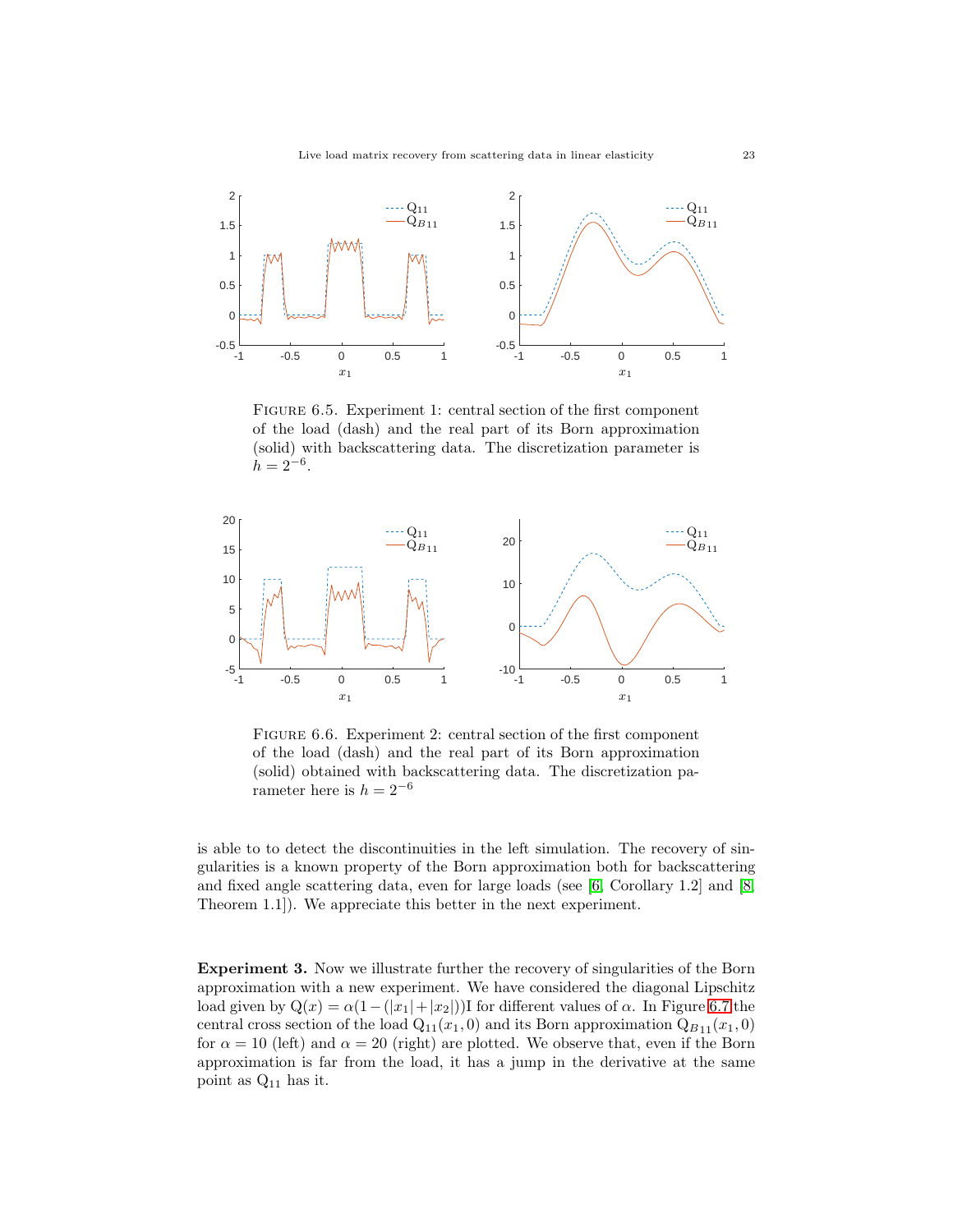

<span id="page-23-0"></span>FIGURE 6.7. Experiment 3: central section of the first component of a Lipschitz load (dash) and its Born approximation (solid). The size of the load is twice larger in the right figure. We observe that the Born approximation may be a bad approximations when the load is large but still recovers the position of the singularities.



<span id="page-23-1"></span>FIGURE 6.8. Experiment 3: Different components of the Born approximations  $Q_{Bij}$ ,  $i, j = 1, 2$  corresponding to a smooth load with equal components and  $h = 2^{-6}$ . The difference is clearer in the right hand simulation which corresponds to a load 10 times larger than the left one.

Experiment 4. In the experiment 1 above we assumed that the matrix load Q has the four components equal. However this is not the case for the Born approximation. In Figure [6.8](#page-23-1) we plot the four components of the Born approximation matrix when the load is given by [\(70\)](#page-21-0), with the smooth scalar function [\(72\)](#page-21-1). We see that they are different, even if it is not the case in the original load. In fact, we observed that the Born approximation is a symmetric matrix, i.e.  $Q_{B12} = Q_{B21}$  but this function is different from  $Q_{B11}$  and  $Q_{B22}$ .

6.2. Iterative algorithms. We now check the performance of the iterative algorithms proposed in Section [4](#page-14-2) to approximate the load. We have added 5% relative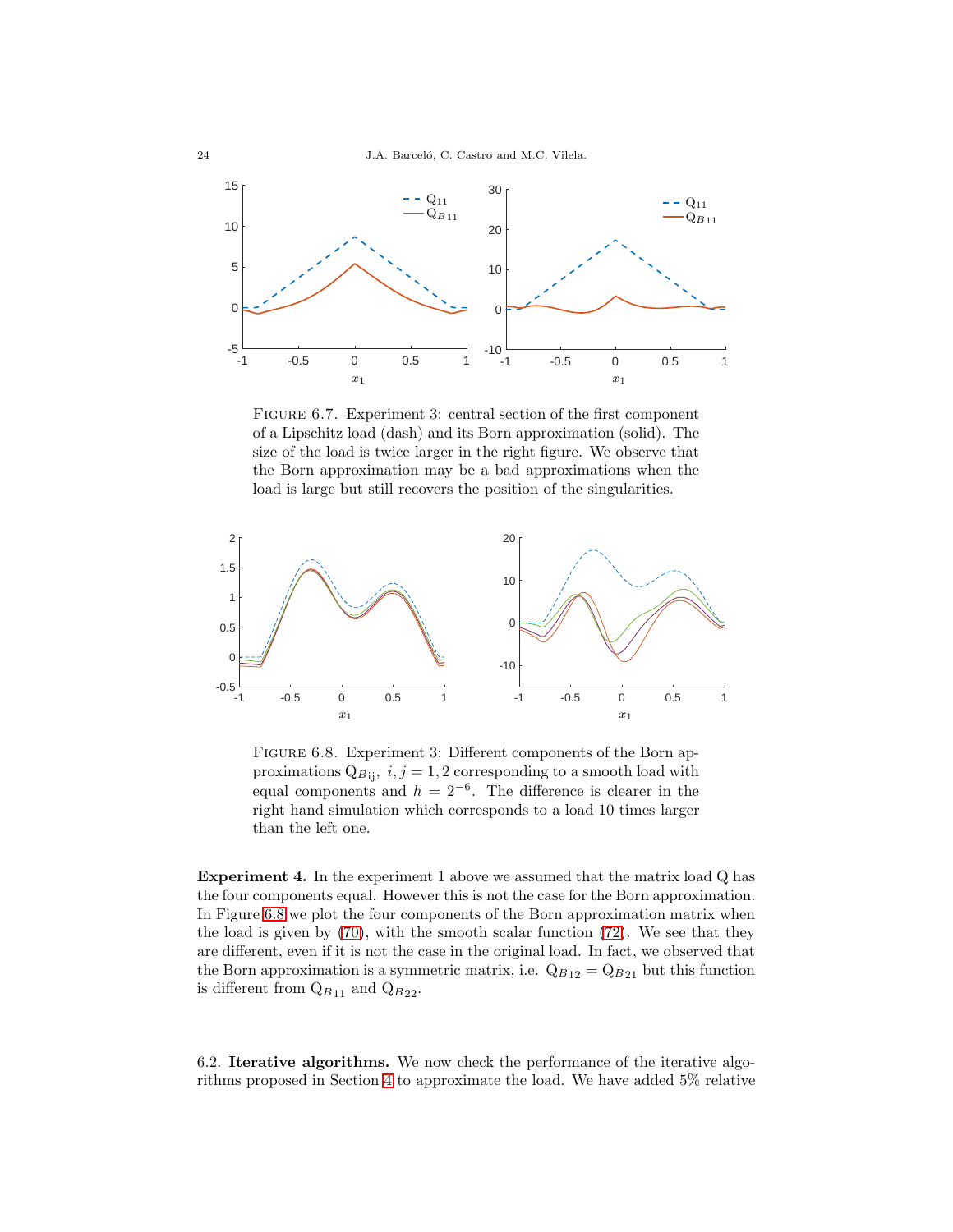

<span id="page-24-4"></span>FIGURE 6.9. Experiment 5: error behavior in terms of the iterations for discontinuous (left) and smooth (right) loads.

noise in the scattering data to simulate more realistic situations where measurements contain some errors. We observed that the behavior of the algorithms is quite robust to such noisy data.

Experiment 5: We first consider the backscatering case with the two loads given in  $(71)-(72)$  $(71)-(72)$ . We define the error at each iteration n as

error(n) = 
$$
\max_{i,j=1,2}
$$
  $\left( h^2 \sum_{k,l \in \mathbb{Z}_h^2} |Q_{ij}(x_k, x_l) - Re(Q_n)_{ij}(x_k, x_l)|^2 \right)^{1/2}$ ,

where  $Re$  denotes the real part. In Figure [6.9](#page-24-4) we show the error behavior in terms of the number of iterations, both when  $h = 2^{-5}$  and  $h = 2^{-6}$ . We observe that the discontinuous load is more sensitive to the discretization parameter  $h$ . This is natural due to the fact that we recover the matrix from its Fourier transform and this necessarily introduces a high frequency filtering that we appreciate in the oscillations appearing in the approximations (see also the left hand simulation in Figure [6.5\)](#page-22-0). A finer mesh provides a better approximation of more frequencies in the Fourier transform of the Born approximation.

Figure [6.10](#page-25-13) contains the same simulation but with fixed angle scattering data both when  $K \geq 1$  (left) and  $K \leq 1$  (right). In both cases the load is the smooth one but Lamé parameters are different.

#### **REFERENCES**

- <span id="page-24-0"></span>[1] D.D. Ang, M. Ikehata, D.D. Trong, M. Yamamoto, Unique continuation for a stationary isotropic Lamé system with variable coefficients, Comm. Partial Differential Equations, 23 (1998), pp. 371–385.
- <span id="page-24-1"></span>[2] A. D. Agaltsov, T. Hohage, R. G. Novikov, An ierative approach to monochromatic phaseless inverse scattering, Inverses Problems, 35 no. 2 (2018).
- <span id="page-24-3"></span>[3] J.A. Barceló, C. Castro, Numerical appoximation of scattering amplitude in elasticity. To appear in SeMA Jouurnal.(An online version is available in the SeMA Journal).
- <span id="page-24-2"></span>J.A. Barceló, C. Castro, T. Luque, M.C. Vilela, A new convergent algorithm to approximate potential from fixed angle scattering data. SIAM J. Appl. Math. 78 no. 5 (2018), 2714–2736.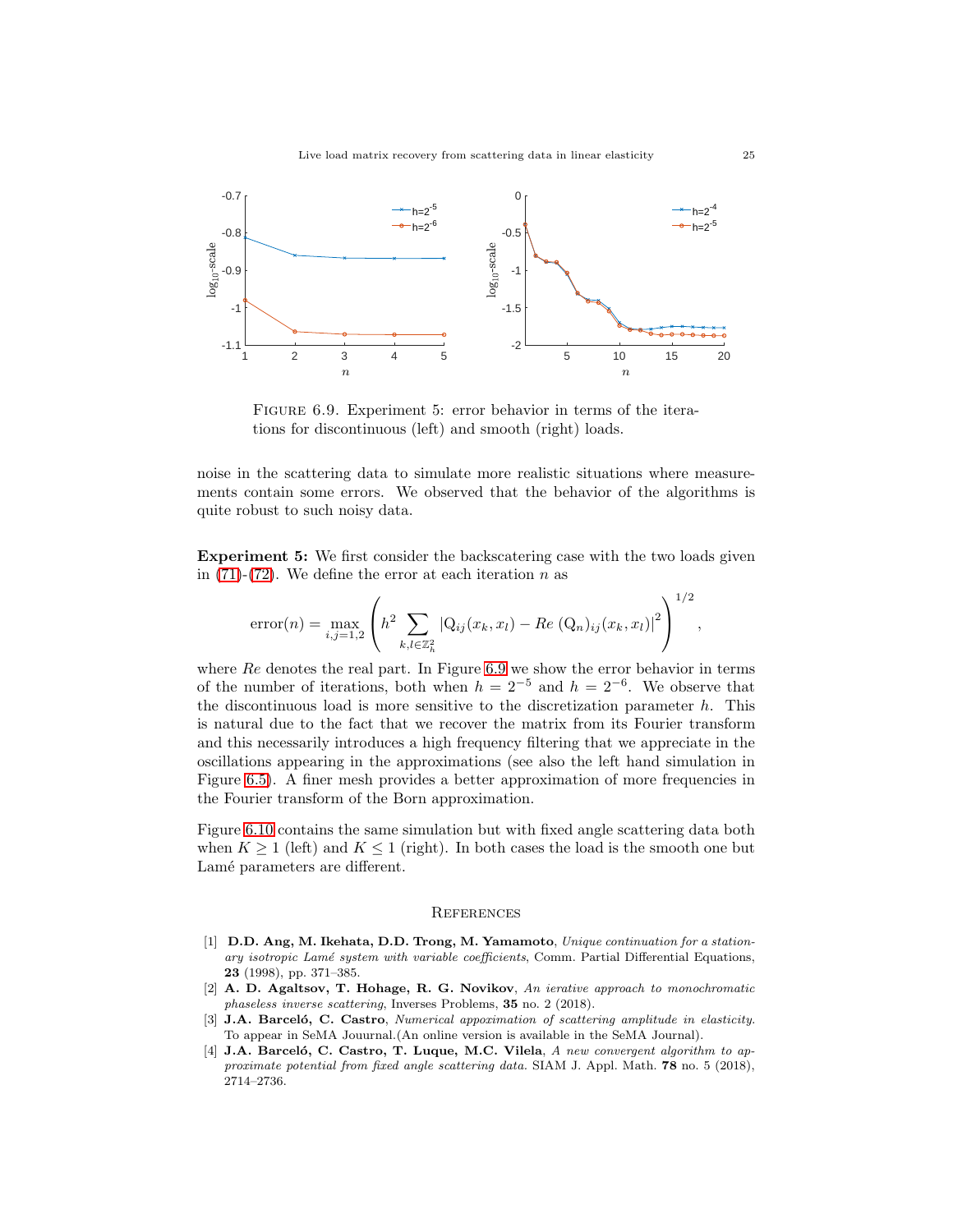26 J.A. Barceló, C. Castro and M.C. Vilela.



<span id="page-25-13"></span>FIGURE 6.10. Experiment 5: error behavior in terms of the iterations for the smooth load with fixed angle scattering data. In the left hand simulation  $\lambda = 2$ ,  $\mu = 1$  and  $K > 1$ , and in the right one  $\lambda = -1.1$ ,  $\mu = 1$  and  $K < 1$ .

- <span id="page-25-10"></span>[5] J.A. Barceló, C. Castro, J.M. Reyes, Numerical approximation of the potential in the two-dimensional inverse scattering problem. Inverse Probl., 32 no. 1 (2016), 19pp.
- <span id="page-25-3"></span>[6] J.A. Barceló, M. Folch-Gabayet, S. Pérez-Esteva, A. Ruiz, M.C. Vilela, A Born approximation for live load in Navier Elasticity. SIAM J. Math. Anal., 44 no. 4 (2012), 2824–2846.
- <span id="page-25-9"></span>[7] J.A. Barceló, M. Folch-Gabayet, S. Pérez-Esteva, A. Ruiz, M.C. Vilela, Limiting Absorption Principles for the Navier equation in elasticity, Ann. Sc. Norm. Super. Pisa Cl. Sci. (5), 11, no. 4 (2012), 817-842.
- <span id="page-25-4"></span>[8] J.A. Barceló, M. Folch-Gabayet, S. Pérez-Esteva, A. Ruiz, M.C. Vilela, A Born approximation from backscattering data for live loads in Lamé system, Rev. Mat. Iberoam. 31 , no. 4 (2015), 1423-1458.
- <span id="page-25-8"></span>[9] J.A. Barceló, M. Folch-Gabayet, S. Pérez-Esteva, A. Ruiz, M.C. Vilela, Uniqueness for inverse elastic medium problems, Siam J. Math. Anal. 50, no. 1 (2018), 3939-3962.
- <span id="page-25-7"></span>[10] V.D. Kupradze, Three-dimensional Problems of the Mathematical Theory o Elasticity and Thermoelasticity., North-Holland, New York (1979).
- <span id="page-25-5"></span><span id="page-25-0"></span>[11] L.D. Landau, E.M. Lifshitz, Theory of Elasticity., Pergamon, Oxford (1986).
- [12] C. Meroño, Fixed angle scattering: recovery of singularities and its limitations, SIAM J. Math. Anal. 50 (2018), no. 5, 5616–5636.
- [13] C. Meroño, Recovery of the singularities of a potential from backscattering data in general dimension, J. Differential Equations 266 (2019), no. 10, 6307–6345.
- <span id="page-25-6"></span>[14] C. Meroño, The double dispersion operator in backscattering: Hölder estimates and optimal Sobolev estimates for radial potentials, Rev. Mat. Iberoam. 37 (2021), no. 3, 1175–1205.
- <span id="page-25-11"></span>[15] R. G. Novikov, An iterative approach to non-overdetermined inverse scattering at fixed energy, Sb. Math.  $206$  (2015), 20–34.
- <span id="page-25-2"></span> $[16]$  L. Päivärinta, V. Serov, Recovery of singularities of a multidimensional scattering potential, Siam J. Math. Anal. 29 (1998), 697–711.
- <span id="page-25-12"></span>[17] G. Vainikko, Fast solvers Lippmann-Schwinger equation, Helsinki University of Technology Institute of Mathematics, Research Reports, A387, 3-18, (1997).
- <span id="page-25-1"></span>[18] G. Uhlmann, J-N. Wang, C-T. Wu, Reconstruction of inclusions in an elastic body, J. Math. Pures Appl. 91 (2009), 569–582.

J.A. Barceló M<sup>2</sup>ASAI, ETSI de Caminos, Canales y Puertos, Universidad Politécnica de Madrid 28040 Madrid, Spain E-mail: juanantonio.barcelo@upm.es